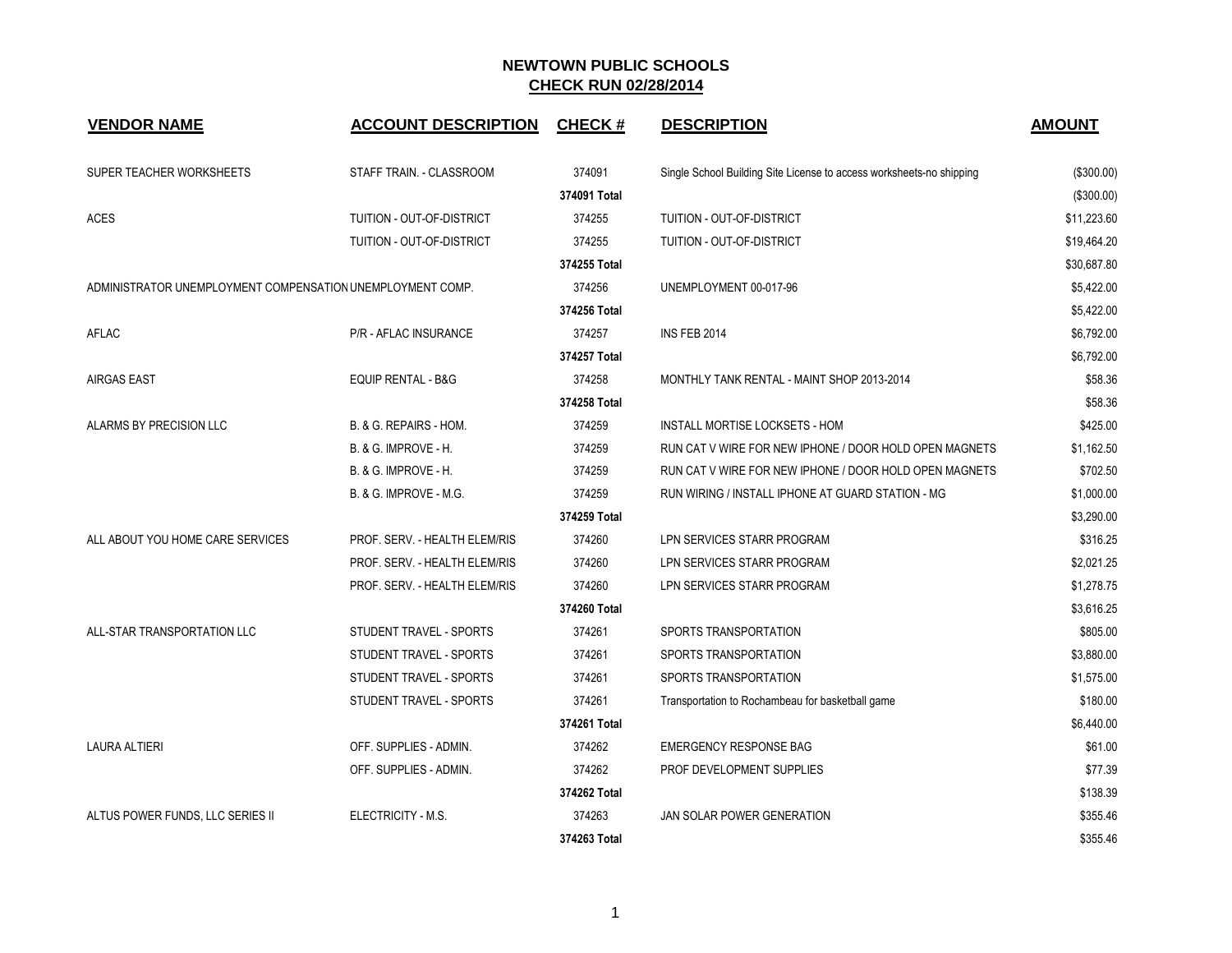| <b>VENDOR NAME</b> | <b>ACCOUNT DESCRIPTION</b>       | <b>CHECK#</b> | <b>DESCRIPTION</b>                                                 | <b>AMOUNT</b> |
|--------------------|----------------------------------|---------------|--------------------------------------------------------------------|---------------|
| AMAZON             | SUPPLIES - LIBRARY               | 374264        | Amazon Book Order *See attached* No Shipping                       | (\$1.48)      |
|                    | SUPPLIES - LIBRARY               | 374264        | Amazon Book Order *See attached* No Shipping                       | \$17.08       |
|                    | SUPPLIES - LIBRARY               | 374264        | Amazon book and headphone with microphone order *see attached*     | \$50.83       |
|                    | SUPPLIES - LIBRARY               | 374264        | Amazon book and headphone with microphone order *see attached*     | \$539.45      |
|                    | SUPPLIES - LIBRARY               | 374264        | Amazon book and headphone with microphone order *see attached*     | \$8.99        |
|                    | <b>SUPPLIES - LIBRARY</b>        | 374264        | Amazon Book Order *see attached*                                   | (\$0.12)      |
|                    | <b>SUPPLIES - LIBRARY</b>        | 374264        | Amazon Book Order *see attached*                                   | \$3.10        |
|                    | SUPPLIES - LIBRARY               | 374264        | Shipping                                                           | \$2.82        |
|                    | SUPPLIES - LIBRARY               | 374264        | Amazon Book Order *see attached*                                   | \$15.99       |
|                    | SUPPLIES - LIBRARY               | 374264        | Amazon Book Order *see attached*                                   | \$52.10       |
|                    | <b>SUPPLIES - LIBRARY</b>        | 374264        | Amazon Book Order *see attached*                                   | \$19.95       |
|                    | <b>SUPPLIES - LIBRARY</b>        | 374264        | Amazon Book Order *see attached*                                   | \$237.63      |
|                    |                                  | 374264 Total  |                                                                    | \$946.34      |
| AMAZON             | INSTR. SUPPLIES - CLASSROOM      | 374265        | Books: Concussions and our kids by Robert Cantu. (1 for ea. Dept.) | \$91.56       |
|                    | <b>INSTR. SUPPLIES - READING</b> | 374265        | Audio CD Book, Liar, Liar,                                         | \$8.99        |
|                    | <b>INSTR. SUPPLIES - READING</b> | 374265        | Audio CD Book, Flat Broke,                                         | \$8.99        |
|                    | <b>INSTR. SUPPLIES - READING</b> | 374265        | Audio CD Book, The Tiger Rising,                                   | \$10.31       |
|                    | <b>INSTR. SUPPLIES - READING</b> | 374265        | Shipping and handling.                                             | \$8.15        |
|                    | INSTR. SUPPLIES - CLASSROOM      | 374265        | PEZ candy for vesting Chinese stud                                 | \$23.99       |
|                    | INSTR. SUPPLIES - CLASSROOM      | 374265        | Shipping                                                           | \$1.68        |
|                    | INSTR. SUPPLIES - CLASSROOM      | 374265        | Books for NICE delegates, Of Thee I Sing                           | \$116.55      |
|                    | INSTR. SUPPLIES - CLASSROOM      | 374265        | Shipping                                                           | \$21.31       |
|                    | INSTR. SUPPLIES - CLASSROOM      | 374265        | <b>Facial tissues</b>                                              | \$47.06       |
|                    | INSTR. SUPPLIES - CLASSROOM      | 374265        | Shipping and handling.                                             | \$2.98        |
|                    | INSTR. SUPPLIES - CLASSROOM      | 374265        | <b>Facial tissues</b>                                              | \$47.06       |
|                    | INSTR. SUPPLIES - CLASSROOM      | 374265        | Shipping and handling.                                             | \$2.98        |
|                    | INSTR. SUPPLIES - CLASSROOM      | 374265        | <b>Facial tissues</b>                                              | \$47.06       |
|                    | INSTR. SUPPLIES - CLASSROOM      | 374265        | Shipping and handling.                                             | \$2.98        |
|                    | INSTR. SUPPLIES - CLASSROOM      | 374265        | <b>Facial tissues</b>                                              | \$47.06       |
|                    | INSTR. SUPPLIES - CLASSROOM      | 374265        | Shipping and handling.                                             | \$2.98        |
|                    | INSTR. SUPPLIES - CLASSROOM      | 374265        | Cases of Tissues for classroom use                                 | \$47.06       |
|                    | INSTR. SUPPLIES - CLASSROOM      | 374265        | Emergency blankets for evacuation bags.                            | \$7.49        |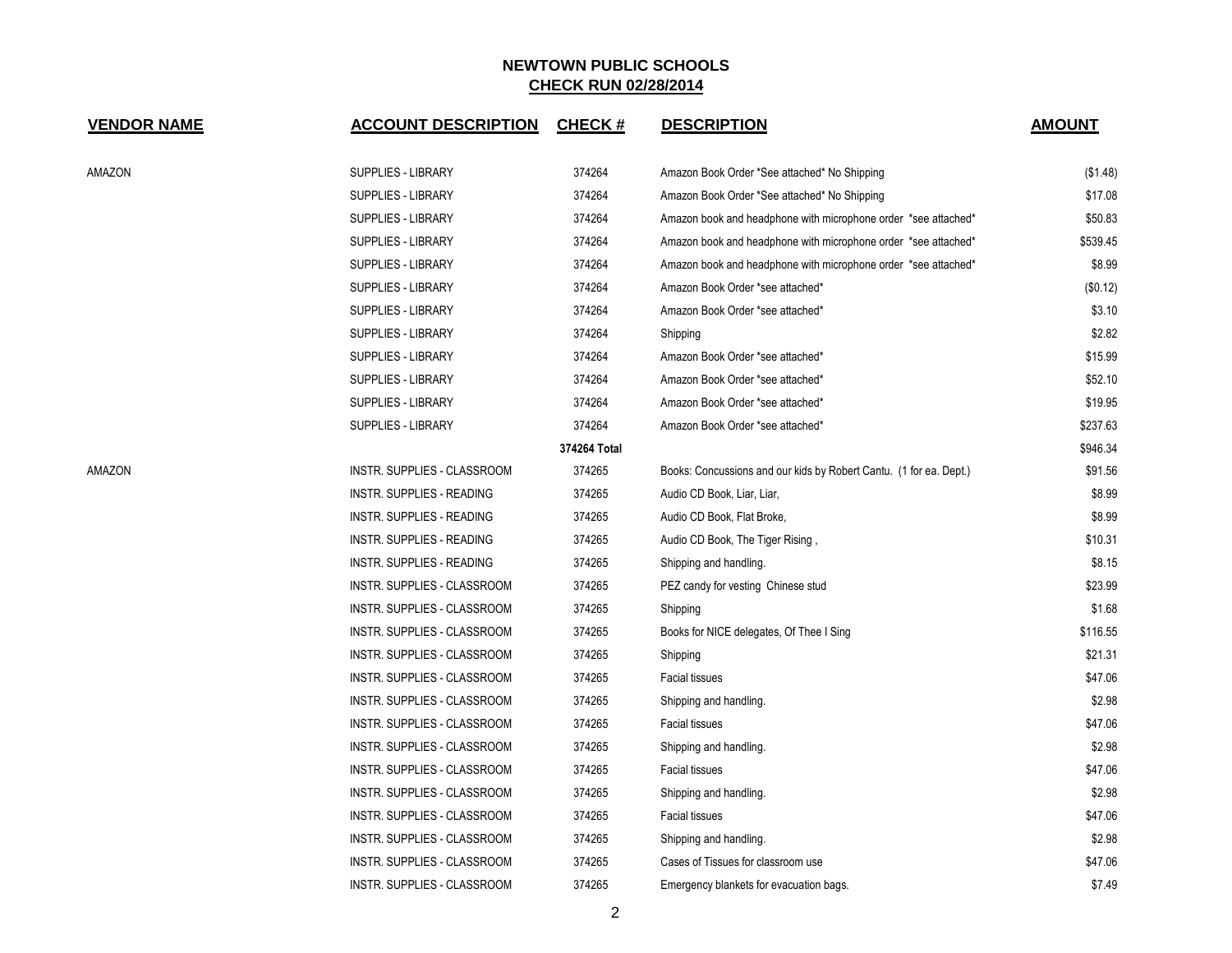| <b>VENDOR NAME</b> | <b>ACCOUNT DESCRIPTION</b>       | <b>CHECK#</b> | <b>DESCRIPTION</b>                           | <b>AMOUNT</b> |
|--------------------|----------------------------------|---------------|----------------------------------------------|---------------|
| AMAZON             | INSTR. SUPPLIES - CLASSROOM      | 374265        | First aid kits for evacuation bags           | \$17.98       |
|                    | INSTR. SUPPLIES - CLASSROOM      | 374265        | Shipping and handling.                       | \$4.12        |
|                    | INSTR. SUPPLIES - CLASSROOM      | 374265        | Cases of Tissues for classroom use           | \$18.98       |
|                    | INSTR. SUPPLIES - CLASSROOM      | 374265        | Shipping and handling.                       | \$1.21        |
|                    | INSTR. SUPPLIES - CLASSROOM      | 374265        | Cases of Tissues for classroom use           | \$18.98       |
|                    | INSTR. SUPPLIES - CLASSROOM      | 374265        | Shipping and handling.                       | \$1.21        |
|                    | INSTR. SUPPLIES - CLASSROOM      | 374265        | Cases of Tissues for classroom use           | \$18.98       |
|                    | INSTR. SUPPLIES - CLASSROOM      | 374265        | Shipping and handling.                       | \$1.21        |
|                    | INSTR. SUPPLIES - CLASSROOM      | 374265        | Cases of Tissues for classroom use           | \$18.98       |
|                    | INSTR. SUPPLIES - CLASSROOM      | 374265        | Shipping and handling.                       | \$1.21        |
|                    | INSTR. SUPPLIES - CLASSROOM      | 374265        | Cases of Tissues for classroom use           | \$18.98       |
|                    | INSTR. SUPPLIES - CLASSROOM      | 374265        | Shipping and handling.                       | \$1.21        |
|                    | INSTR. SUPPLIES - CLASSROOM      | 374265        | Cases of Tissues for classroom use           | \$18.98       |
|                    | INSTR. SUPPLIES - CLASSROOM      | 374265        | Shipping and handling.                       | \$1.21        |
|                    | INSTR. SUPPLIES - CLASSROOM      | 374265        | Cases of Tissues for classroom use           | \$18.98       |
|                    | INSTR. SUPPLIES - CLASSROOM      | 374265        | Shipping and handling.                       | \$1.21        |
|                    | INSTR. SUPPLIES - CLASSROOM      | 374265        | Cases of Tissues for classroom use           | \$18.98       |
|                    | INSTR. SUPPLIES - CLASSROOM      | 374265        | Shipping and handling.                       | \$1.21        |
|                    | INSTR. SUPPLIES - CLASSROOM      | 374265        | Cases of Tissues for classroom use           | \$18.98       |
|                    | INSTR. SUPPLIES - CLASSROOM      | 374265        | Shipping and handling.                       | \$1.21        |
|                    | INSTR. SUPPLIES - CLASSROOM      | 374265        | Highland invisible tape                      | \$125.10      |
|                    | INSTR. SUPPLIES - CLASSROOM      | 374265        | Shipping and handling.                       | \$8.10        |
|                    | INSTR. SUPPLIES - CLASSROOM      | 374265        | Flashlights for evacuation bags.             | \$13.98       |
|                    | INSTR. SUPPLIES - CLASSROOM      | 374265        | Shipping and handling.                       | \$5.52        |
|                    | INSTR. SUPPLIES - CLASSROOM      | 374265        | Cases of Tissues for classroom use           | \$18.98       |
|                    | INSTR. SUPPLIES - CLASSROOM      | 374265        | Shipping and handling.                       | \$1.21        |
|                    | <b>INSTR. SUPPLIES - ENGLISH</b> | 374265        | Kindle Fire HD 7 inch HD Display, Wi-Fi, 8GB | \$1,540.00    |
|                    | <b>INSTR. SUPPLIES - ENGLISH</b> | 374265        | Shipping                                     | \$97.80       |
|                    | <b>TEXTBOOKS - READING</b>       | 374265        | Wonder, audio cd book for reading class use. | \$10.79       |
|                    | <b>TEXTBOOKS - READING</b>       | 374265        | Shipping                                     | \$4.93        |
|                    |                                  | 374265 Total  |                                              | \$2,576.46    |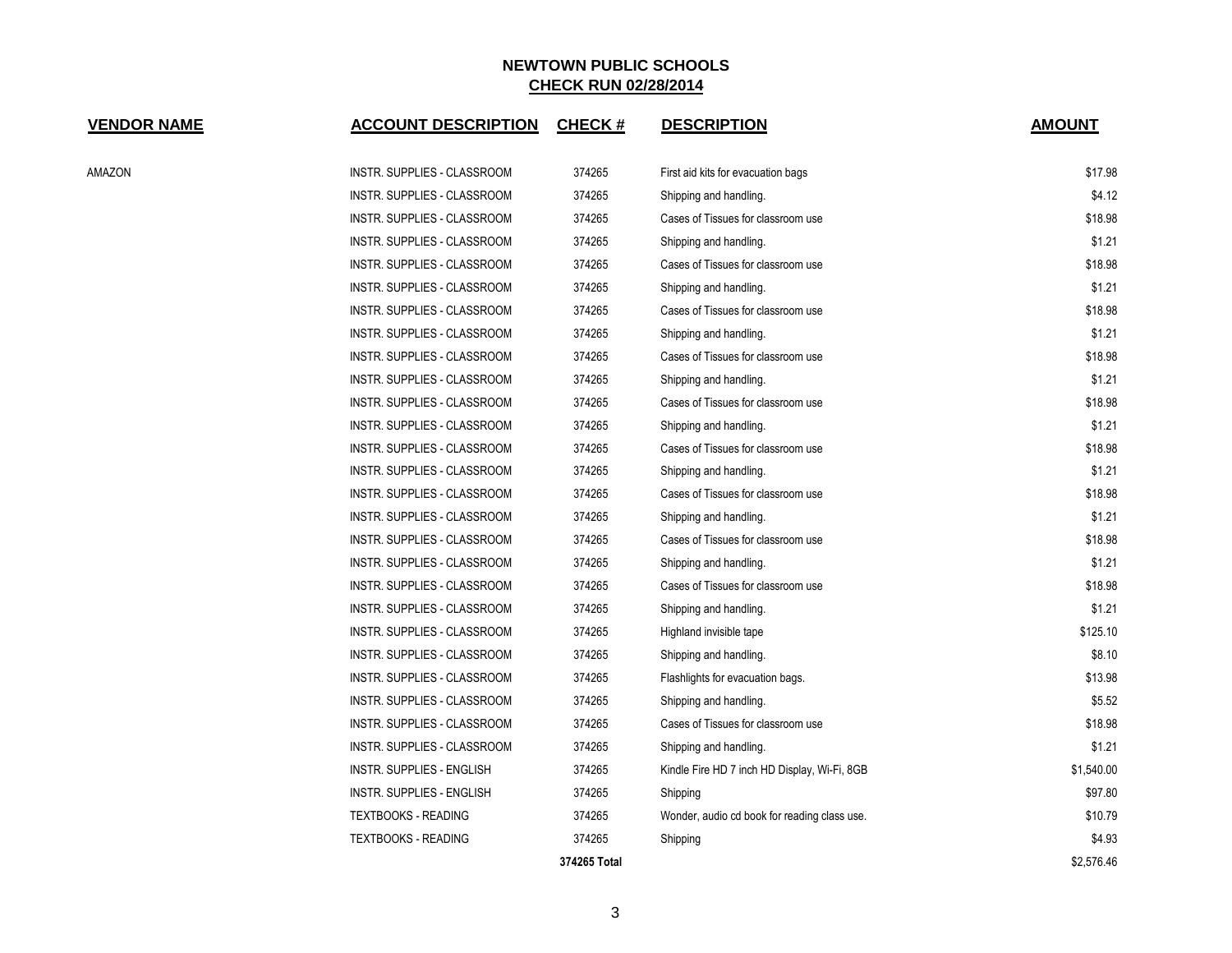| <b>VENDOR NAME</b>      | <b>ACCOUNT DESCRIPTION</b>       | <b>CHECK#</b> | <b>DESCRIPTION</b>                                               | <b>AMOUNT</b> |
|-------------------------|----------------------------------|---------------|------------------------------------------------------------------|---------------|
| AMAZON                  | INSTR. SUPPLIES - CLASSROOM      | 374266        | The Key to Aligning Your K-5 Class w/Common Core State Standards | \$46.54       |
|                         | INSTR. SUPPLIES - CLASSROOM      | 374266        | 4th grade technology                                             | \$21.91       |
|                         | INSTR. SUPPLIES - CLASSROOM      | 374266        | 3rd grade technology                                             | \$22.17       |
|                         | INSTR. SUPPLIES - CLASSROOM      | 374266        | Kindergarten Technology                                          | \$22.11       |
|                         | INSTR. SUPPLIES - CLASSROOM      | 374266        | shipping                                                         | \$6.31        |
|                         |                                  | 374266 Total  |                                                                  | \$119.04      |
| AMAZON                  | INSTR. SUPPLIES - COMPUTER ED.   | 374267        | Microsoft LifeCam HD-5000 720p HD Webcam                         | \$110.97      |
|                         | INSTR. SUPPLIES - COMPUTER ED.   | 374267        | Genuine HP 4Pk toner Cartridge Combo for HP Color LaserJet 3600  | \$975.72      |
|                         | INSTR. SUPPLIES - COMPUTER ED.   | 374267        | Shipping                                                         | \$15.22       |
|                         |                                  | 374267 Total  |                                                                  | \$1,101.91    |
| AMAZON                  | REPAIRS - TECH ED.               | 374268        | <b>SLICK QUICK RELEASE SHOE</b>                                  | \$112.93      |
|                         | REPAIRS - TECH ED.               | 374268        | <b>SLICK QUICK RELEASE SHOE</b>                                  | \$35.85       |
|                         | INSTR. SUPPLIES - TECH ED.       | 374268        | OPTEC STEADY VID CAMERA                                          | \$119.95      |
|                         | INSTR. SUPPLIES - TECH ED.       | 374268        | CASE LOGIC DCB-306-SLR CAMERA HOLSTER                            | \$143.22      |
|                         | INSTR. SUPPLIES - TECH ED.       | 374268        | CANON EOS REBEL T3I CAMERA                                       | \$998.00      |
|                         | INSTR. SUPPLIES - TECH ED.       | 374268        | CANON EF 50MM F/1.8 II LENS                                      | \$198.00      |
|                         | INSTR. SUPPLIES - TECH ED.       | 374268        | CANON EOS REBEL T3I DSLR CAMERA                                  | \$509.99      |
|                         | STAFF TRAIN. - CLASSROOM         | 374268        | HIRE BETTER TEACHER NOW                                          | \$107.84      |
|                         | <b>INSTR. SUPPLIES - SCIENCE</b> | 374268        | ASTRO BLASTER BY FASCINATIONS (for Physics classes)              | \$49.79       |
|                         | INSTR. SUPPLIES - CLASSROOM      | 374268        | DRUM FOR FAX MACHINE NT350                                       | \$15.45       |
|                         | <b>INSTR. SUPPLIES - SCIENCE</b> | 374268        | United Scientific CMSSCL Sodium Chloride Crystal Model,          | \$35.82       |
|                         | <b>INSTR. SUPPLIES - SCIENCE</b> | 374268        | United Scientific CMSSCL Sodium Chloride Crystal Model,          | \$35.82       |
|                         | INSTR. SUPPLIES - ENGLISH        | 374268        | Awards Happy Birthday Cake by Trend Enterprises, Inc.            | \$7.45        |
|                         | <b>INSTR. SUPPLIES - SCIENCE</b> | 374268        | APP MD825ZM/A Lightning to VGA ADA                               | \$48.95       |
|                         | INSTR. SUPPLIES - CLASSROOM      | 374268        | EMERGENCY MYLAR BLANKET FOR ERT BAG                              | \$79.60       |
|                         |                                  | 374268 Total  |                                                                  | \$2,498.66    |
| AMERICAN LIBRARY ASSOC. | <b>SUPPLIES - LIBRARY</b>        | 374269        | ALA store posters and bookmarks *see attached*                   | \$88.20       |
|                         | <b>SUPPLIES - LIBRARY</b>        | 374269        | shipping                                                         | \$13.00       |
|                         |                                  | 374269 Total  |                                                                  | \$101.20      |
| APPLE INC.              | INSTR. SUPPLIES - CLASSROOM      | 374270        | Confer App - Volume Discount 41 apps at \$14.99 - Cust # B10306  | \$700.00      |
|                         | INSTR. SUPPLIES - COMPUTER ED.   | 374270        | Apple 30-pin USB cable                                           | \$57.00       |
|                         | INSTR. SUPPLIES - COMPUTER ED.   | 374270        | Apple 2 w USB Power Adaptor                                      | \$57.00       |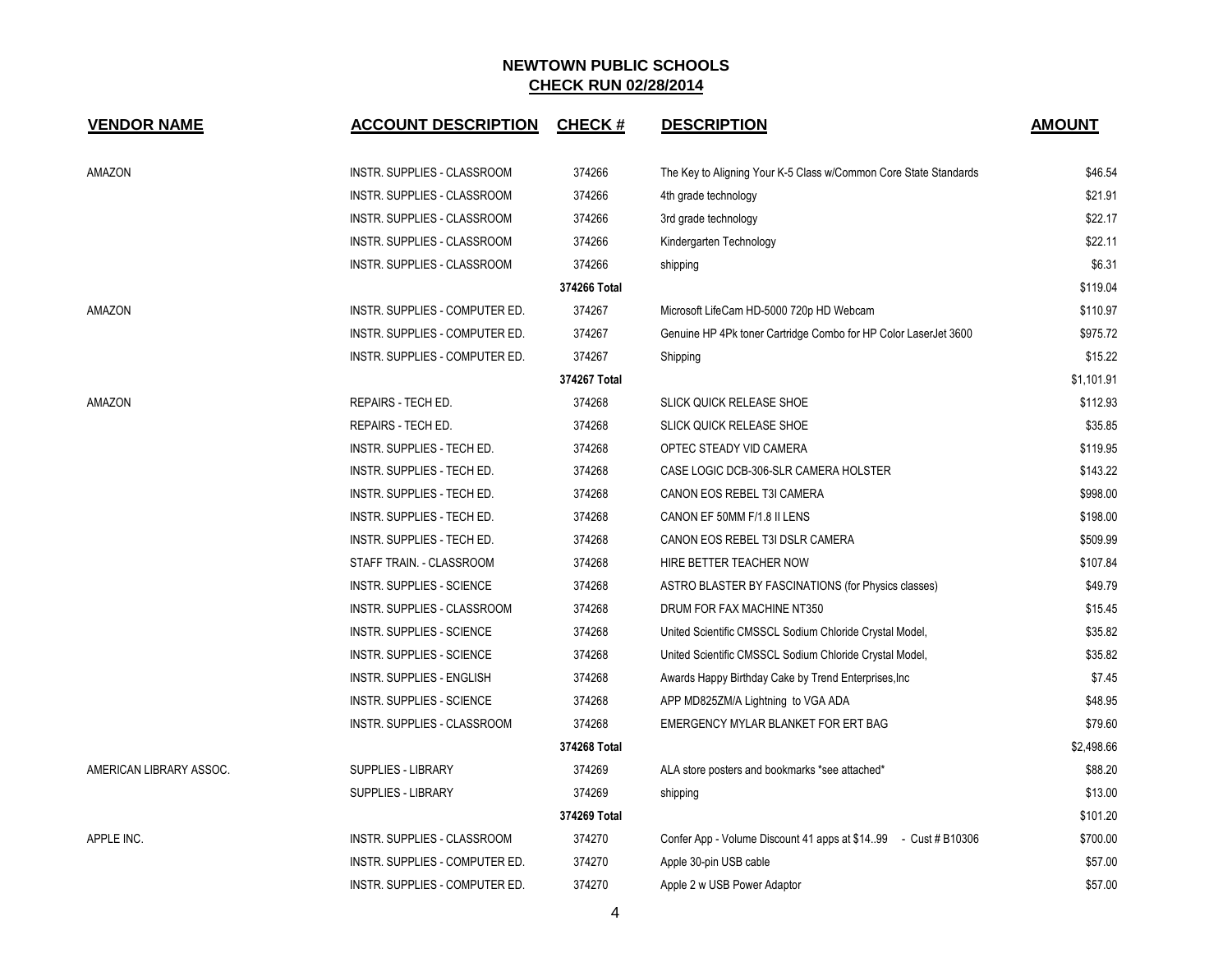| <b>VENDOR NAME</b>            | <b>ACCOUNT DESCRIPTION</b>     | <b>CHECK#</b> | <b>DESCRIPTION</b>                                                      | <b>AMOUNT</b> |
|-------------------------------|--------------------------------|---------------|-------------------------------------------------------------------------|---------------|
| APPLE INC.                    | INSTR. SUPPLIES - COMPUTER ED. | 374270        | Lightning to USB cable $(0.5m)$ Free shipping                           | \$19.00       |
|                               |                                | 374270 Total  |                                                                         | \$833.00      |
| AQUARION WATER COMPANY OF CT  | WATER - H.                     | 374271        | WATER 200332183                                                         | \$312.96      |
|                               | WATER - M.G.                   | 374271        | WATER 200331002                                                         | \$420.53      |
|                               | WATER - M.S.                   | 374271        | WATER 200330637                                                         | \$745.93      |
|                               | WATER - H.S.                   | 374271        | WATER 200328345                                                         | \$178.01      |
|                               | WATER - H.S.                   | 374271        | WATER 200331205                                                         | \$29.66       |
|                               | WATER - H.S.                   | 374271        | WATER 200328870                                                         | \$1,162.04    |
|                               |                                | 374271 Total  |                                                                         | \$2,849.13    |
| <b>ASCD</b>                   | MEMBERSHIPS - ADMIN.           | 374272        | Membership renewal                                                      | \$99.00       |
|                               |                                | 374272 Total  |                                                                         | \$99.00       |
| ASCOM HASLER/GE CAP PROG      | EQUIP RENTAL - ADMIN.          | 374273        | LEASE FOR FOLDING MACHINE 2013/14                                       | \$158.47      |
|                               |                                | 374273 Total  |                                                                         | \$158.47      |
| AT&T                          | <b>TELEPHONE &amp; CABLE</b>   | 374274        | <b>SERVICES 2013/14</b>                                                 | \$547.79      |
|                               |                                | 374274 Total  |                                                                         | \$547.79      |
| AT&T                          | TELEPHONE & CABLE              | 374275        | <b>SERVICES 2013/14</b>                                                 | \$65.10       |
|                               |                                | 374275 Total  |                                                                         | \$65.10       |
| AT&T                          | TELEPHONE & CABLE              | 374276        | <b>SERVICES 2013/14</b>                                                 | \$66.65       |
|                               |                                | 374276 Total  |                                                                         | \$66.65       |
| AT&T                          | <b>TELEPHONE &amp; CABLE</b>   | 374277        | <b>SERVICES 2013/14</b>                                                 | \$83.04       |
|                               |                                | 374277 Total  |                                                                         | \$83.04       |
| AT&T                          | <b>TELEPHONE &amp; CABLE</b>   | 374278        | <b>SERVICES 2013/14</b>                                                 | \$100.71      |
|                               |                                | 374278 Total  |                                                                         | \$100.71      |
| <b>AT&amp;T MOBILITY</b>      | <b>TELEPHONE &amp; CABLE</b>   | 374279        | <b>SERVICES 2013/14</b>                                                 | \$197.46      |
|                               |                                | 374279 Total  |                                                                         | \$197.46      |
| ATRION NETWORKING CORPORATION | EQUIPMENT - INFO. TECH.        | 374280        | Cicso phones, installation, licenses, Professional Engineering Services | \$17,959.41   |
|                               | REPAIRS - INFO. TECH.          | 374280        | Replace defective phone 7942 - S/N: FCH1431ALMS                         | \$6.08        |
|                               |                                | 374280 Total  |                                                                         | \$17,965.49   |
| AUTO HOME COMMERCIAL          | B. & G. REPAIRS - H.S.         | 374281        | <b>CLOCK REPLACEMENTS - NHS</b>                                         | \$580.12      |
|                               |                                | 374281 Total  |                                                                         | \$580.12      |
| <b>BAGEL DELIGHT</b>          | OFF. SUPPLIES - SUPER.         | 374282        | <b>BREAKFAST BOE</b>                                                    | \$42.48       |
|                               |                                | 374282 Total  |                                                                         | \$42.48       |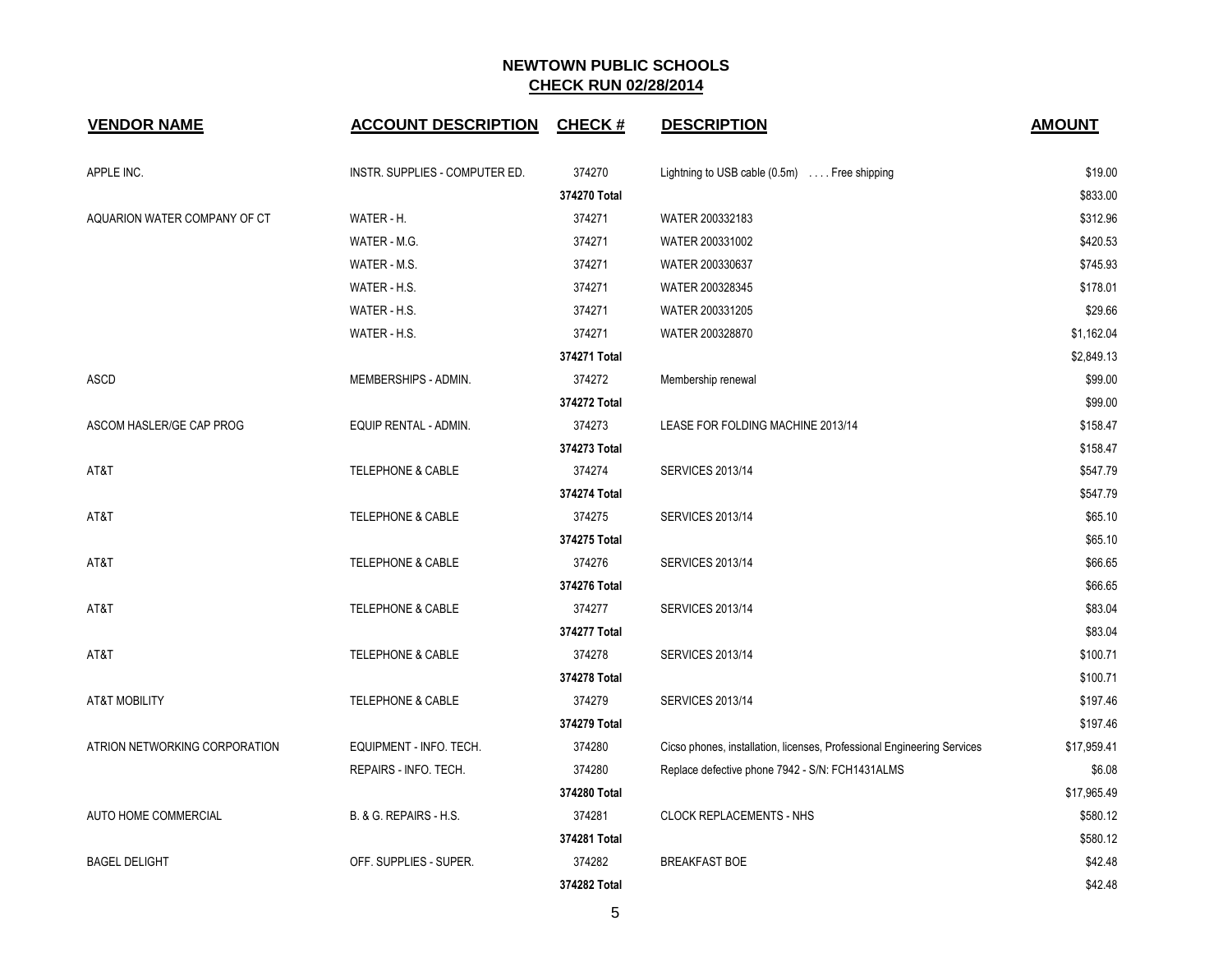| <b>VENDOR NAME</b>                  | <b>ACCOUNT DESCRIPTION</b>       | <b>CHECK#</b> | <b>DESCRIPTION</b>                                                    | <b>AMOUNT</b> |
|-------------------------------------|----------------------------------|---------------|-----------------------------------------------------------------------|---------------|
| ANNETTE BARBOUR                     | TRANS. - LOCAL SPECIAL ED        | 374283        | SERV 02/19/14 THRU 02/21/14                                           | \$160.00      |
|                                     | TRANS. - LOCAL SPECIAL ED        | 374283        | SERV 02/10/14 THRU 02/12/14                                           | \$240.00      |
|                                     | TRANS. - LOCAL SPECIAL ED        | 374283        | SERV 02/24/14 THRU 02/28/14                                           | \$400.00      |
|                                     |                                  | 374283 Total  |                                                                       | \$800.00      |
| THE BEE PUBLISHING CO.              | SUPPLIES - LIBRARY               | 374284        | 1 year subscription free shipping                                     | \$40.00       |
|                                     |                                  | 374284 Total  |                                                                       | \$40.00       |
| BERKSHIRE REFRIGERATION SERVICE INC | REPAIRS - ADMIN.                 | 374285        | Touch tank repair chiller, new fan, labor charge                      | \$295.18      |
|                                     |                                  | 374285 Total  |                                                                       | \$295.18      |
| LAWRENCE BERLINER LLC               | TUITION - OUT-OF-DISTRICT        | 374286        | <b>MEDIATED AGREEMENT</b>                                             | \$44,000.00   |
|                                     |                                  | 374286 Total  |                                                                       | \$44,000.00   |
| <b>BLICK ART MATERIALS</b>          | <b>INSTR. SUPPLIES - ART</b>     | 374287        | Classroom supplies - Page 1                                           | \$390.38      |
|                                     | <b>INSTR. SUPPLIES - ART</b>     | 374287        | Classroom supplies - page 2 Free shipping                             | \$200.41      |
|                                     |                                  | 374287 Total  |                                                                       | \$590.79      |
| <b>BLINDSGUYS</b>                   | <b>EMERGENCY REPAIRS - GEN.</b>  | 374288        | MINIBLINDS #522                                                       | \$200.00      |
|                                     |                                  | 374288 Total  |                                                                       | \$200.00      |
| THE BOOKSOURCE                      | TEXTBOOKS - CLASSROOM            | 374289        | Reader s Workshop, Grade 2, 3, 4 & Kindergarten,                      | \$30.71       |
|                                     |                                  | 374289 Total  |                                                                       | \$30.71       |
| BOTSFORD POSTMASTER                 | POSTAGE - ADMIN.                 | 374290        | Postage for Kindergarten mailings, please send check to Middle Gate,  | \$166.60      |
|                                     |                                  | 374290 Total  |                                                                       | \$166.60      |
| BUREAU OF EDUCAT & RESEARCH INC.    | <b>SUPPLIES - LIBRARY</b>        | 374291        | What s New in Children s Literature and How to Use It in Your Program | \$125.00      |
|                                     | <b>SUPPLIES - LIBRARY</b>        | 374291        | Shipping and handling 5%                                              | \$9.00        |
|                                     |                                  | 374291 Total  |                                                                       | \$134.00      |
| SABRINA BYRNE                       | STAFF TRAIN. - CLASSROOM         | 374292        | CONCUSSION CONF.                                                      | \$37.92       |
|                                     |                                  | 374292 Total  |                                                                       | \$37.92       |
| CASL INC.                           | MEMBERSHIPS - LIBRARY            | 374293        | 1 yr. membership term 7/1-6/30/14 free shipping                       | \$40.00       |
|                                     |                                  | 374293 Total  |                                                                       | \$40.00       |
| CED                                 | <b>B&amp;G SUPPLIES - MAINT.</b> | 374294        | ELECTRICAL SUPPLIES - RECEPTACLES                                     | \$104.40      |
|                                     |                                  | 374294 Total  |                                                                       | \$104.40      |
| CHILDREN'S PLUS INC.                | <b>SUPPLIES - LIBRARY</b>        | 374295        | Please see attached order form. NO S/H, 49 Misc. LMC books            | \$1,019.71    |
|                                     |                                  | 374295 Total  |                                                                       | \$1,019.71    |
| <b>CIRMA</b>                        | PROPERTY INSURANCE               | 374296        | LP UST COVERAGE                                                       | \$1,422.00    |
|                                     |                                  | 374296 Total  |                                                                       | \$1,422.00    |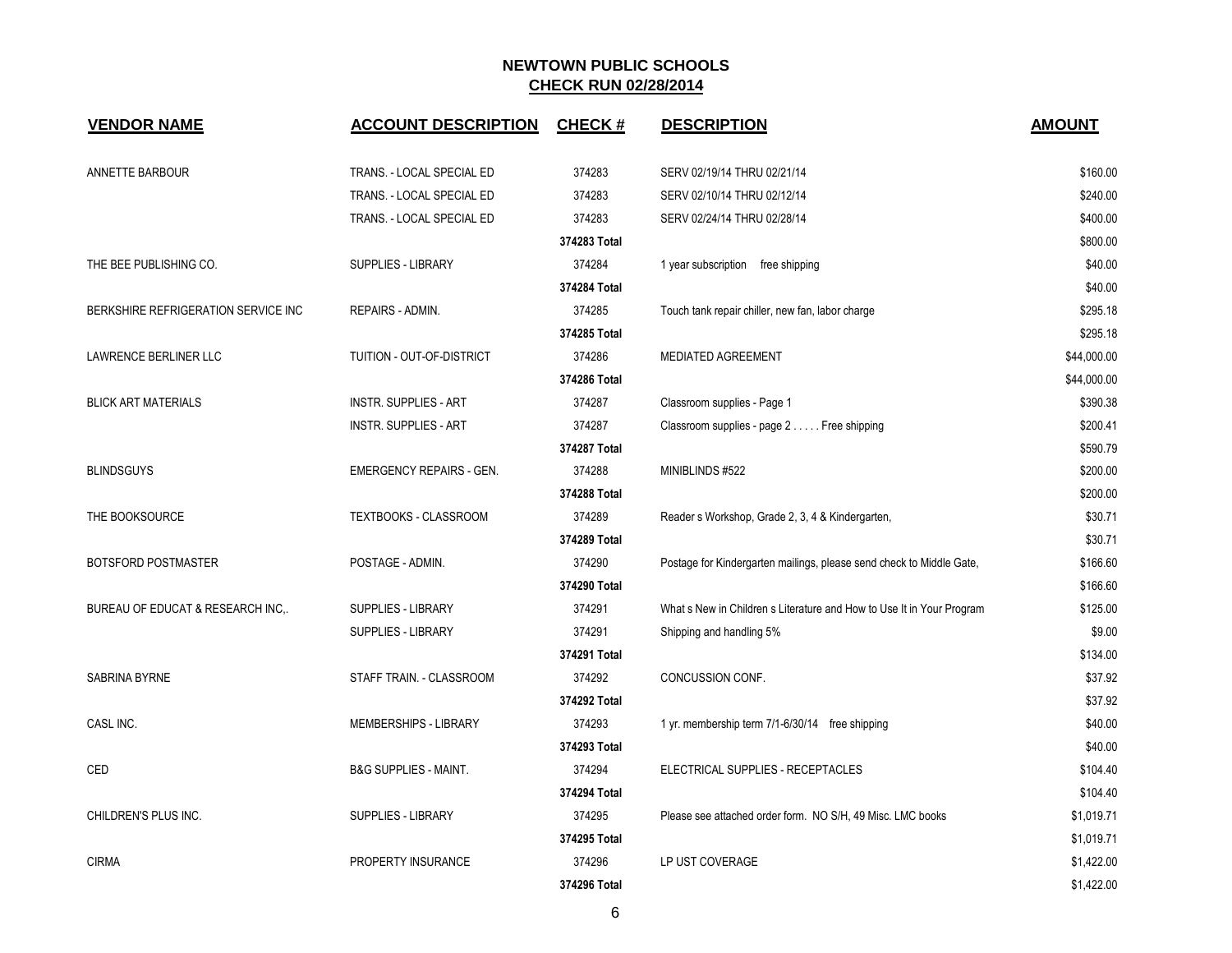| <b>VENDOR NAME</b>                   | <b>ACCOUNT DESCRIPTION</b>     | <b>CHECK#</b> | <b>DESCRIPTION</b>                                                         | <b>AMOUNT</b> |
|--------------------------------------|--------------------------------|---------------|----------------------------------------------------------------------------|---------------|
| CLASSROOM DIRECT/SCHOOL SPECIALTY    | INSTR. SUPPLIES - CLASSROOM    | 374297        | Low Profile Clipboards - 9-038074-224                                      | \$229.60      |
|                                      |                                | 374297 Total  |                                                                            | \$229.60      |
| <b>CMEA</b>                          | <b>STAFF TRAIN. - MUSIC</b>    | 374298        | Registration for music teachers                                            | \$115.00      |
|                                      | <b>STAFF TRAIN. - MUSIC</b>    | 374298        | Registration for music teachers                                            | \$115.00      |
|                                      | <b>STAFF TRAIN. - MUSIC</b>    | 374298        | Registration for music teachers                                            | \$115.00      |
|                                      | <b>STAFF TRAIN. - MUSIC</b>    | 374298        | Registration for music teachers                                            | \$115.00      |
|                                      | STAFF TRAIN. - MUSIC           | 374298        | Registration for music teachers                                            | \$115.00      |
|                                      |                                | 374298 Total  |                                                                            | \$575.00      |
| CONN CENTER FOR SCHOOL CHANGE        | STAFF TRAIN. - STAFF DEVELOP.  | 374299        | SIIP Network Membership 2013-2014                                          | \$3,000.00    |
|                                      |                                | 374299 Total  |                                                                            | \$3,000.00    |
| CONN JUNIOR REPUBLIC INC             | TUITION - OUT-OF-DISTRICT      | 374300        | TUITION - OUT-OF-DISTRICT                                                  | \$15,401.29   |
|                                      |                                | 374300 Total  |                                                                            | \$15,401.29   |
| <b>CONNECTICUT LIGHT &amp; POWER</b> | ELECTRICITY - H.               | 374301        | UTIL 51084633023                                                           | \$2,799.79    |
|                                      | ELECTRICITY - H.               | 374301        | UTIL 51084633023                                                           | \$2,930.01    |
|                                      | ELECTRICITY - M.G.             | 374301        | UTIL 51171733009                                                           | \$2,543.23    |
|                                      | ELECTRICITY - M.G.             | 374301        | UTIL 51171733009                                                           | \$2,679.98    |
|                                      | ELECTRICITY - HOM.             | 374301        | ELEC 51844633024                                                           | \$4,734.98    |
|                                      | ELECTRICITY - H.S.             | 374301        | UTIL 51318375011                                                           | \$121.69      |
|                                      | ELECTRICITY - H.S.             | 374301        | UTIL 51318375011                                                           | \$95.15       |
|                                      | ELECTRICITY - H.S.             | 374301        | UTIL 51223253097                                                           | \$39.20       |
|                                      | ELECTRICITY - H.S.             | 374301        | UTIL 51223253097                                                           | \$39.23       |
|                                      |                                | 374301 Total  |                                                                            | \$15,983.26   |
| <b>NANCY CONRON</b>                  | STAFF TRAVEL - STAFF DEVELOP.  | 374302        | TRAVEL JAN 2014                                                            | \$144.09      |
|                                      |                                | 374302 Total  |                                                                            | \$144.09      |
| <b>CREC</b>                          | PROF. SERV. - SP/HEAR.         | 374303        | SPEECH EVAL                                                                | \$3,000.00    |
|                                      |                                | 374303 Total  |                                                                            | \$3,000.00    |
| <b>CURRICULUM ASSOCIATES LLC</b>     | INSTR. SUPPLIES - SP. ED. H.S. | 374304        | CIBS II CLASSROOM KIT ITEM 11620                                           | \$339.00      |
|                                      | INSTR. SUPPLIES - SP. ED. H.S. | 374304        | BRIGANCE TRANSITION SKILLS INVENTORY TSI ITEM 11642                        | \$259.00      |
|                                      | INSTR. SUPPLIES - SP. ED. H.S. | 374304        | <b>SHIPPING</b>                                                            | \$71.76       |
|                                      |                                | 374304 Total  |                                                                            | \$669.76      |
| D & S MARKETING SYSTEMS INC          | <b>TEXTBOOKS - SCIENCE</b>     | 374305        | Multiple-choice & constructed-response questions in preparation for the AP | \$454.80      |
|                                      | <b>TEXTBOOKS - SCIENCE</b>     | 374305        | Student s solutions manual to accompany multiple-choice                    | \$149.50      |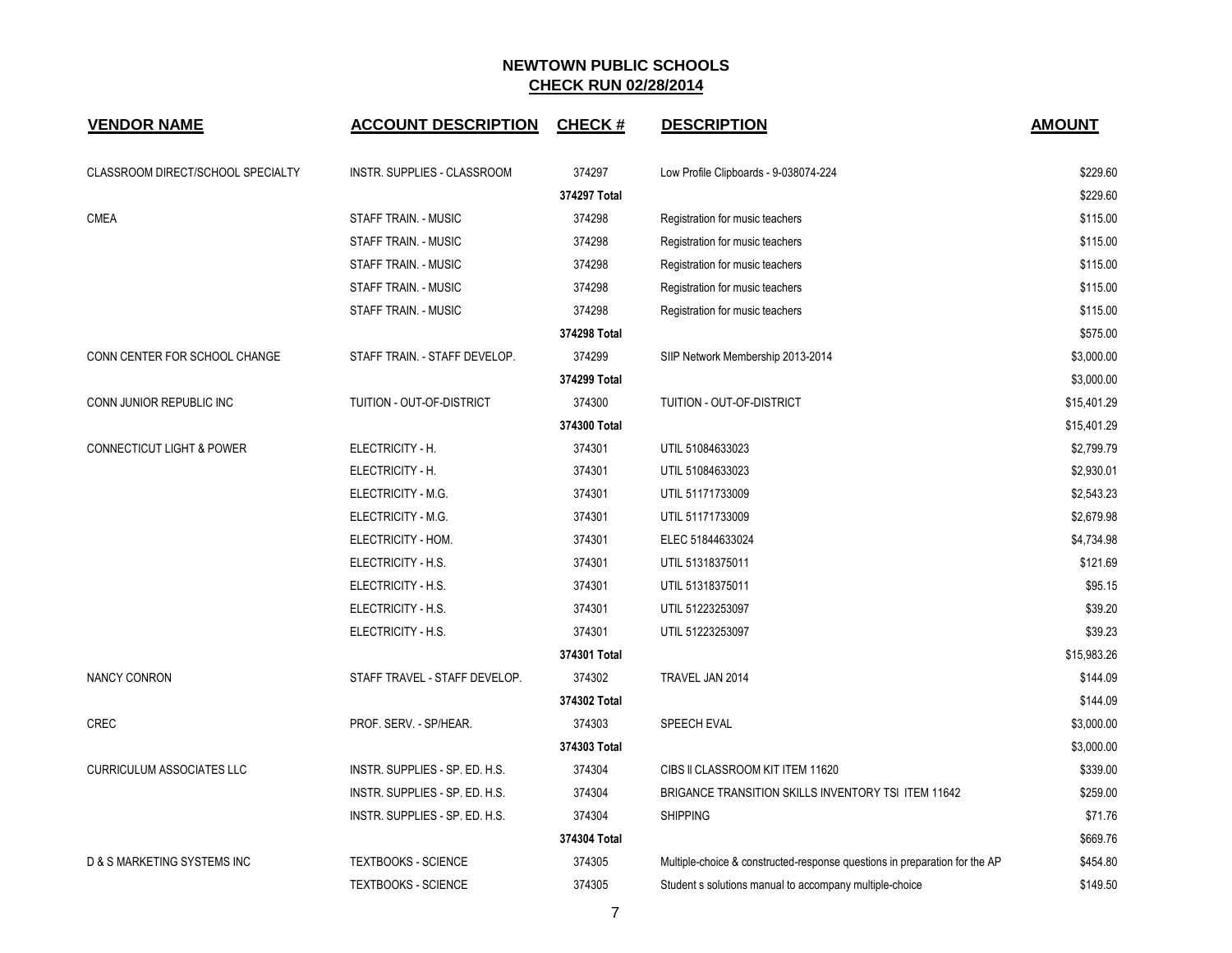| <b>VENDOR NAME</b>            | <b>ACCOUNT DESCRIPTION</b>          | <b>CHECK#</b> | <b>DESCRIPTION</b>                                                  | <b>AMOUNT</b> |
|-------------------------------|-------------------------------------|---------------|---------------------------------------------------------------------|---------------|
| D & S MARKETING SYSTEMS INC   | <b>TEXTBOOKS - SCIENCE</b>          | 374305        | <b>FREIGHT</b>                                                      | \$60.43       |
|                               |                                     | 374305 Total  |                                                                     | \$664.73      |
| M.J. DALY, LLC                | B. & G. REPAIRS - H.S.              | 374306        | REPLACE CONTROLLER TIMER - N HS                                     | \$583.00      |
|                               |                                     | 374306 Total  |                                                                     | \$583.00      |
| <b>DECKWORKS LLC</b>          | B. & G. REPAIRS - H.S.              | 374307        | CEILING REPAIR / PAINT - NHS LOBBY                                  | \$4,850.00    |
|                               |                                     | 374307 Total  |                                                                     | \$4,850.00    |
| TIMOTHY DEJULIO               | STAFF TRAIN. - STAFF DEVELOP.       | 374308        | CABLES FOR SCI FAIR (40562)                                         | \$39.98       |
|                               |                                     | 374308 Total  |                                                                     | \$39.98       |
| DELL MARKETING L.P.           | INSTR. SUPPLIES - COMPUTER ED.      | 374309        | Toners per attached quote, 1017504933394. Free Shipping             | \$1,548.34    |
|                               | REPAIRS - INFO. TECH.               | 374309        | Extended warranty service tag GK0TNQ1 - PowerEdge R510              | \$1,149.73    |
|                               |                                     | 374309 Total  |                                                                     | \$2,698.07    |
| DEMCO INC                     | <b>SUPPLIES - LIBRARY</b>           | 374310        | Kapco Easy Cover II Book Covers 8.5x5.75 WR14200290                 | \$99.24       |
|                               | <b>SUPPLIES - LIBRARY</b>           | 374310        | Library supplies, please see attached. (price is less 50,00 coupon) | \$605.32      |
|                               | <b>SUPPLIES - LIBRARY</b>           | 374310        | Shipping and processing.                                            | \$50.00       |
|                               |                                     | 374310 Total  |                                                                     | \$754.56      |
| <b>DIRECT ENERGY BUSINESS</b> | ELECTRICITY - RIS.                  | 374311        | ELEC 1130809                                                        | \$10,866.75   |
|                               | ELECTRICITY - M.S.                  | 374311        | ELEC 1130815                                                        | \$16.18       |
|                               | ELECTRICITY - M.S.                  | 374311        | ELEC 1130814                                                        | \$11.54       |
|                               | ELECTRICITY - M.S.                  | 374311        | ELEC 1130813                                                        | \$74.67       |
|                               | ELECTRICITY - M.S.                  | 374311        | ELEC 1130812                                                        | \$20.24       |
|                               | ELECTRICITY - M.S.                  | 374311        | NOVEMBER CREDIT AND REBILL                                          | (\$5,616.29)  |
|                               | ELECTRICITY - M.S.                  | 374311        | NOVEMBER CREDIT AND REBILL                                          | \$5,586.69    |
|                               | ELECTRICITY - M.S.                  | 374311        | SEPTEMBER RE-BILL FOR 49,357 KW                                     | \$3,834.55    |
|                               | ELECTRICITY - M.S.                  | 374311        | CR FOR INCORRECT OCT KW OF 60,163                                   | (\$4,674.06)  |
|                               | ELECTRICITY - M.S.                  | 374311        | RE-BILL FOR CORRECT OCT KW OF 59,056                                | \$4,588.06    |
|                               | ELECTRICITY - M.S.                  | 374311        | CORRECTED JAN BILL FOR 71,046 KW                                    | \$5,683.22    |
|                               | ELECTRICITY - M.S.                  | 374311        | CR FOR INV#132530018917109                                          | (\$2,309.80)  |
|                               | ELECTRICITY - M.S.                  | 374311        | CORRECTED INV FOR AUGUST                                            | \$1,886.04    |
|                               |                                     | 374311 Total  |                                                                     | \$19,967.79   |
| DUMOUCHEL PAPER CO.           | <b>B&amp;G SUPPLIES - CUSTODIAL</b> | 374312        | <b>SALT - CUSTODIAL SUPPLIES</b>                                    | \$1,081.00    |
|                               |                                     | 374312 Total  |                                                                     | \$1,081.00    |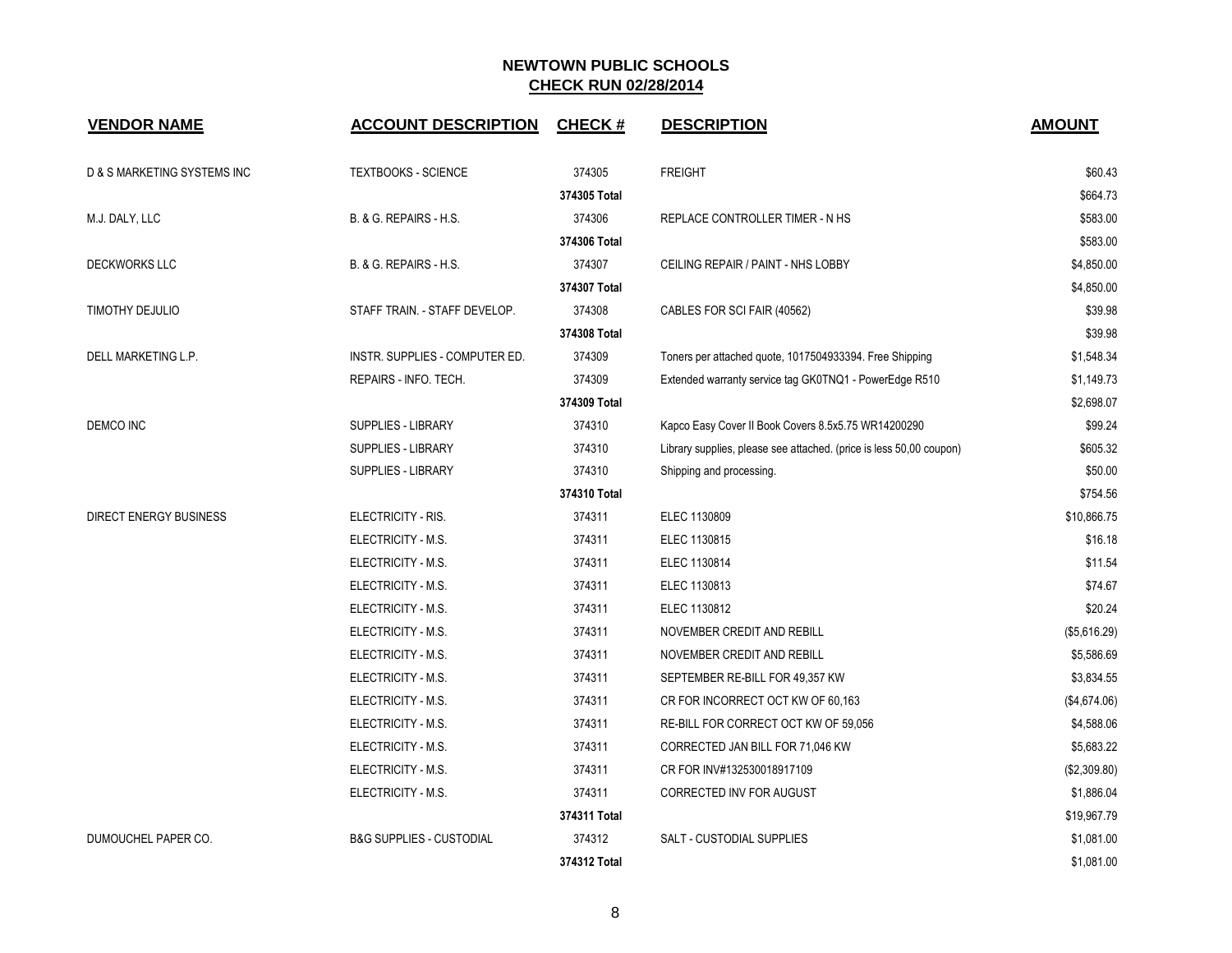| <b>VENDOR NAME</b>          | <b>ACCOUNT DESCRIPTION</b>       | <b>CHECK#</b> | <b>DESCRIPTION</b>                                                            | <b>AMOUNT</b> |
|-----------------------------|----------------------------------|---------------|-------------------------------------------------------------------------------|---------------|
| EAST HAVEN BUILDERS SUPPLY  | B. & G. REPAIRS - H.             | 374313        | <b>HAWLEY SCHOOL DOORS</b>                                                    | \$72.16       |
|                             |                                  | 374313 Total  |                                                                               | \$72.16       |
| EAST RIVER ENERGY INC.      | FUEL OIL - GEN.                  | 374314        | <b>OIL 5037H</b>                                                              | \$866.99      |
|                             | FUEL OIL - GEN.                  | 374314        | <b>FUEL 5037H</b>                                                             | \$706.36      |
|                             | FUEL OIL - H.                    | 374314        | <b>FUEL 5037H</b>                                                             | \$6,786.08    |
|                             | FUEL OIL - S.H.                  | 374314        | <b>FUEL 4979N</b>                                                             | \$23,881.30   |
|                             | FUEL OIL - S.H.                  | 374314        | <b>FUEL 4979N</b>                                                             | \$22,935.98   |
|                             | FUEL OIL - M.G.                  | 374314        | <b>OIL 5037H</b>                                                              | \$3,774.99    |
|                             | FUEL OIL - M.G.                  | 374314        | <b>OIL 5037H</b>                                                              | \$11,657.93   |
|                             | FUEL OIL - HOM.                  | 374314        | <b>OIL 5037H</b>                                                              | \$16,451.37   |
|                             | FUEL OIL - M.S.                  | 374314        | <b>OIL 5037H</b>                                                              | \$22,762.52   |
|                             | FUEL OIL - M.S.                  | 374314        | <b>FUEL 5037H</b>                                                             | \$22,768.84   |
|                             | FUEL OIL - M.S.                  | 374314        | <b>FUEL 5037H</b>                                                             | \$22,765.68   |
|                             |                                  | 374314 Total  |                                                                               | \$155,358.04  |
| <b>EBSCO</b>                | CONTRACTED SERV. - LIBRARY       | 374315        | Online subscription to Children s Core Collection from 2/1/14-1/31/16         | \$335.00      |
|                             |                                  | 374315 Total  |                                                                               | \$335.00      |
| EDUCATION CONNECTION        | PROF. SERV. - TRANSITIONAL       | 374316        | ITINERANT PROGRAM FEE JAN 2014                                                | \$70.17       |
|                             | INSTR. SUPPLIES - SOC. STUDIES   | 374316        | Incipio Ipad-253 Executive Kickstand Folio for Apple iPad 2, & 3rd gen, black | \$142.47      |
|                             | STAFF TRAIN. - STAFF DEVELOP.    | 374316        | LEARNING SERVICESFOR 01/10/14, 02/0714 & 02/20/2014                           | \$1,350.00    |
|                             |                                  | 374316 Total  |                                                                               | \$1,562.64    |
| ELECTRICAL WHOLESALERS INC. | <b>B&amp;G SUPPLIES - MAINT.</b> | 374317        | CABLE CONNECTOR, PORT LIGHT - MAINT SUPPLIES                                  | \$128.74      |
|                             | <b>B&amp;G SUPPLIES - MAINT.</b> | 374317        | CABLE CONNECTOR, PORT LIGHT - MAINT SUPPLIES                                  | \$41.44       |
|                             |                                  | 374317 Total  |                                                                               | \$170.18      |
| <b>EPES SOFTWARE</b>        | OFF. SUPPLIES - ADMIN.           | 374318        | WEB accounting renewal code 4111                                              | \$159.00      |
|                             |                                  | 374318 Total  |                                                                               | \$159.00      |
| <b>EXCEL TUTORING LLC</b>   | <b>TUTORS - HOMEBOUND</b>        | 374319        | HOMEBOUND TUTORING OF STUDENTS                                                | \$515.00      |
|                             | <b>TUTORS - HOMEBOUND</b>        | 374319        | HOMEBOUND TUTORING OF STUDENTS                                                | \$400.00      |
|                             | TUTORS - HOMEBOUND               | 374319        | HOMEBOUND TUTORING OF STUDENTS                                                | \$390.00      |
|                             | TUTORS - HOMEBOUND               | 374319        | HOMEBOUND TUTORING OF STUDENTS                                                | \$660.00      |
|                             | <b>TUTORS - HOMEBOUND</b>        | 374319        | HOMEBOUND TUTORING OF STUDENTS                                                | \$320.00      |
|                             | <b>TUTORS - HOMEBOUND</b>        | 374319        | HOMEBOUND TUTORING OF STUDENTS                                                | \$460.00      |
|                             | <b>TUTORS - HOMEBOUND</b>        | 374319        | HOMEBOUND TUTORING OF STUDENTS                                                | \$660.00      |

9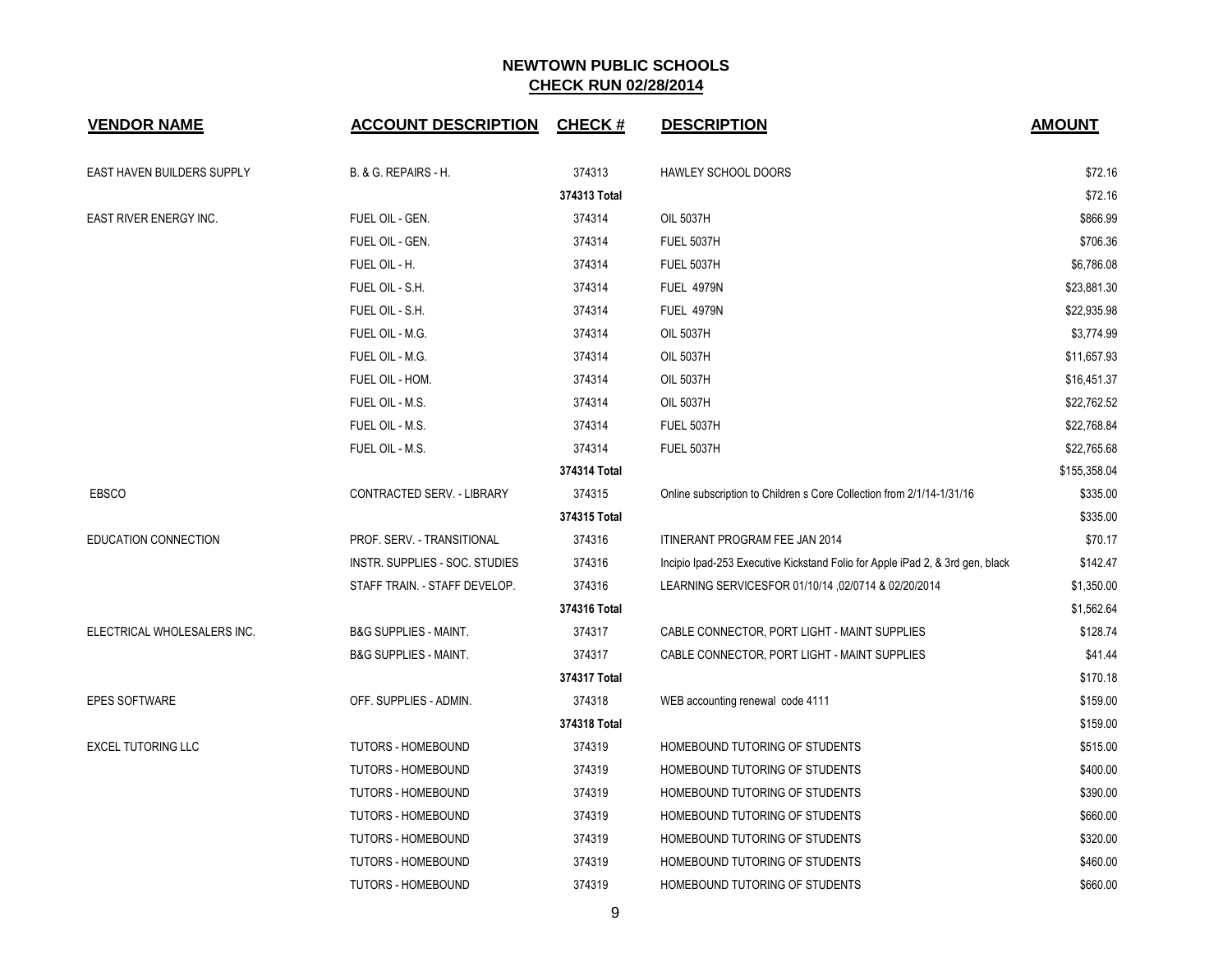| <b>VENDOR NAME</b>               | <b>ACCOUNT DESCRIPTION</b>         | <b>CHECK#</b> | <b>DESCRIPTION</b>                                                | <b>AMOUNT</b> |
|----------------------------------|------------------------------------|---------------|-------------------------------------------------------------------|---------------|
| <b>EXCEL TUTORING LLC</b>        | <b>TUTORS - HOMEBOUND</b>          | 374319        | HOMEBOUND TUTORING OF STUDENTS                                    | \$390.00      |
|                                  | <b>TUTORS - HOMEBOUND</b>          | 374319        | HOMEBOUND TUTORING OF STUDENTS                                    | \$590.00      |
|                                  | TUTORS - HOMEBOUND                 | 374319        | HOMEBOUND TUTORING OF STUDENTS                                    | \$4,235.00    |
|                                  | <b>TUTORS - HOMEBOUND</b>          | 374319        | HOMEBOUND TUTORING OF STUDENTS                                    | \$30.00       |
|                                  |                                    | 374319 Total  |                                                                   | \$8,650.00    |
| F & M ELECTRICAL SUPPLY CO, INC  | B. & G. REPAIRS - M.G.             | 374320        | ELECTRICAL OUTLET INSTALL - MG                                    | \$66.00       |
|                                  | <b>B&amp;G SUPPLIES - MAINT.</b>   | 374320        | MALL BEAM, BITS - ELECT SUPPLIES                                  | \$217.31      |
|                                  | <b>B&amp;G SUPPLIES - MAINT.</b>   | 374320        | MALL BEAM, BITS - ELECT SUPPLIES                                  | (\$92.24)     |
|                                  | <b>B&amp;G SUPPLIES - MAINT.</b>   | 374320        | MALL BEAM, BITS - ELECT SUPPLIES                                  | \$26.41       |
|                                  |                                    | 374320 Total  |                                                                   | \$217.48      |
| <b>EDIZIONI FARINELLI</b>        | TEXTBOOKS - WORLD LANG.            | 374321        | EF MUSIC STUDY PROGRAM: ITALIA 1998-2012 ISBN: 978-1-9379923-08-2 | \$44.95       |
|                                  | <b>TEXTBOOKS - WORLD LANG.</b>     | 374321        | AK ITALIA ISBN: 978-1-937923-09-9                                 | \$14.95       |
|                                  | TEXTBOOKS - WORLD LANG.            | 374321        | MOSAICI ISBN: 978-1-937923-13-6                                   | \$54.95       |
|                                  | TEXTBOOKS - WORLD LANG.            | 374321        | AK MOSAICI ISBN: 978-1-937923-12-9                                | \$16.95       |
|                                  | TEXTBOOKS - WORLD LANG.            | 374321        | MODA, STILE E SIMBOLI ISBN: 978-1-937923-02-0                     | \$42.95       |
|                                  | TEXTBOOKS - WORLD LANG.            | 374321        | AK MODA ISBN: 978-1-937923-03-7                                   | \$12.00       |
|                                  | TEXTBOOKS - WORLD LANG.            | 374321        | SHIPPING 10%                                                      | \$18.68       |
|                                  |                                    | 374321 Total  |                                                                   | \$205.43      |
| GERONNURSING & RESPITE CARE INC. | PROF. SERV. - HEALTH ELEM/RIS      | 374322        | LPN SERVICES - STARR PROGRAM                                      | \$1,935.76    |
|                                  | PROF. SERV. - HEALTH ELEM/RIS      | 374322        | LPN SERVICES - STARR PROGRAM                                      | \$1,451.82    |
|                                  |                                    | 374322 Total  |                                                                   | \$3,387.58    |
| <b>GOOD IDEAS</b>                | <b>INSTR. SUPPLIES - CLASSROOM</b> | 374323        | Jumbo Washable Ink Pads # CE-6615 classroom kit                   | \$45.99       |
|                                  | <b>INSTR. SUPPLIES - CLASSROOM</b> | 374323        | shipping                                                          | \$6.90        |
|                                  |                                    | 374323 Total  |                                                                   | \$52.89       |
| GOVCONNECTION, INC.              | <b>B&amp;G CONTRACTED SERV.</b>    | 374324        | UPS PREV MAINTENANCE 1 YR. CONTRACT - NMS / NHS (PER QUOTE)       | \$9,229.00    |
|                                  |                                    | 374324 Total  |                                                                   | \$9,229.00    |
| <b>GRAINGER</b>                  | INSTR. SUPPLIES - TECH ED.         | 374325        | GEL HAND CLEANER CHERRY READ PUMP                                 | \$69.86       |
|                                  | INSTR. SUPPLIES - TECH ED.         | 374325        | SAFETY GLASSES- DRILL BIT- HOSE CLAMPS SEE- CART                  | \$155.65      |
|                                  | INSTR. SUPPLIES - TECH ED.         | 374325        | SAFETY GLASSES- DRILL BIT- HOSE CLAMPS SEE- CART                  | \$88.74       |
|                                  | B. & G. REPAIRS - S.H.             | 374325        | <b>HEAT REPAIRS - SH</b>                                          | \$938.63      |
|                                  | B. & G. REPAIRS - M.S.             | 374325        | <b>HEAT REPAIRS - NMS</b>                                         | \$1,258.20    |
|                                  | B. & G. REPAIRS - M.S.             | 374325        | <b>HEAT REPAIRS - NMS</b>                                         | \$73.92       |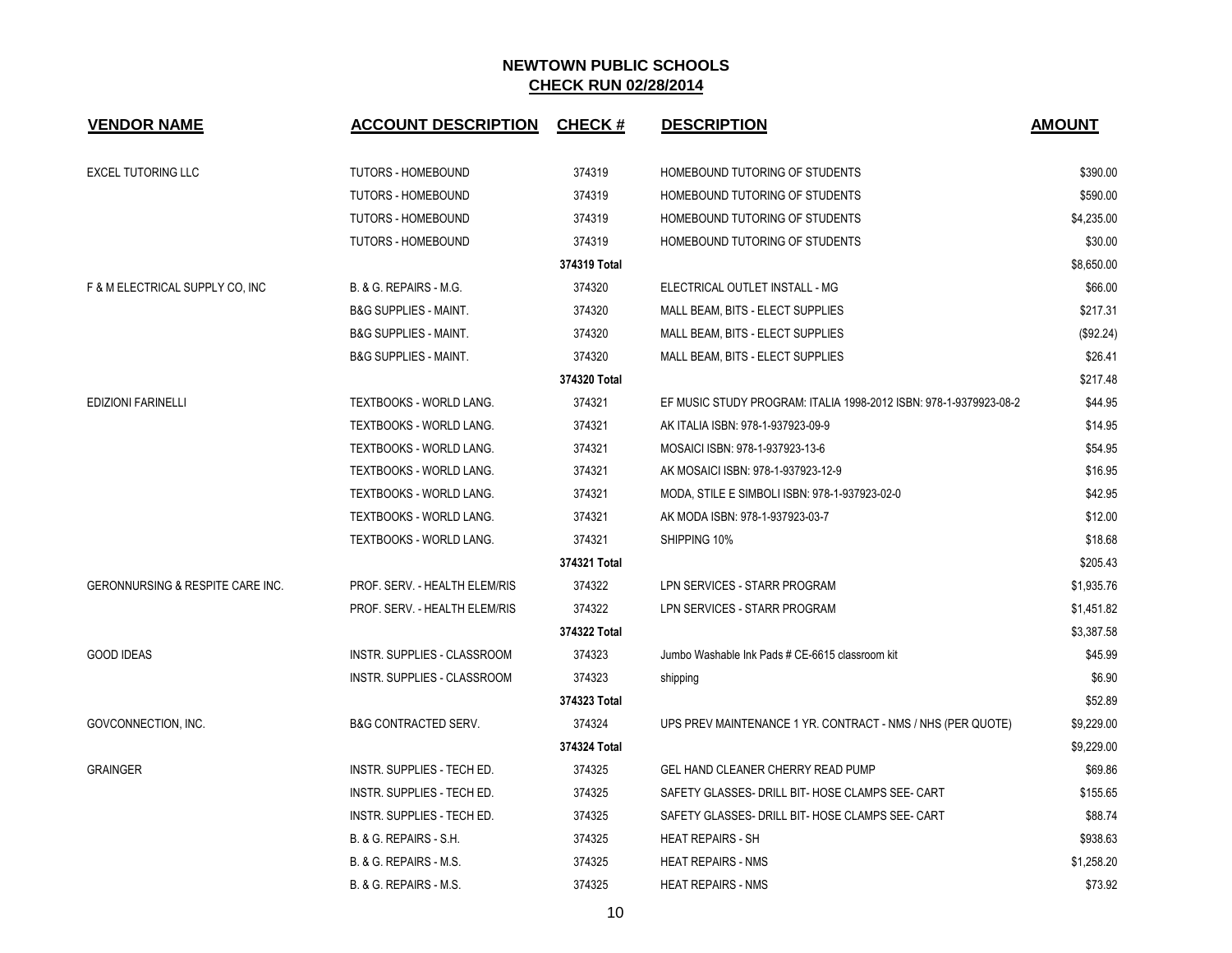| <b>VENDOR NAME</b>                     | <b>ACCOUNT DESCRIPTION</b>          | <b>CHECK#</b> | <b>DESCRIPTION</b>                                       | <b>AMOUNT</b> |
|----------------------------------------|-------------------------------------|---------------|----------------------------------------------------------|---------------|
| <b>GRAINGER</b>                        | B. & G. REPAIRS - M.S.              | 374325        | <b>HEAT REPAIRS - NMS</b>                                | \$211.22      |
|                                        | <b>B&amp;G SUPPLIES - MAINT.</b>    | 374325        | TRIM SCREWS, PUTTY, WRENCH SET, ADAPTERS, COPPER TEES    | \$208.44      |
|                                        | <b>B&amp;G SUPPLIES - MAINT.</b>    | 374325        | TRIM SCREWS, PUTTY, WRENCH SET, ADAPTERS, COPPER TEES    | \$35.10       |
|                                        | <b>B&amp;G SUPPLIES - MAINT.</b>    | 374325        | TRIM SCREWS, PUTTY, WRENCH SET, ADAPTERS, COPPER TEES    | \$11.68       |
|                                        | <b>B&amp;G SUPPLIES - MAINT.</b>    | 374325        | TRIM SCREWS, PUTTY, WRENCH SET, ADAPTERS, COPPER TEES    | \$47.03       |
|                                        | <b>B&amp;G SUPPLIES - MAINT.</b>    | 374325        | TRIM SCREWS, PUTTY, WRENCH SET, ADAPTERS, COPPER TEES    | \$130.48      |
|                                        | <b>B&amp;G SUPPLIES - MAINT.</b>    | 374325        | TRIM SCREWS, PUTTY, WRENCH SET, ADAPTERS, COPPER TEES    | \$12.55       |
|                                        | <b>B&amp;G SUPPLIES - MAINT.</b>    | 374325        | TRIM SCREWS, PUTTY, WRENCH SET, ADAPTERS, COPPER TEES    | \$79.31       |
|                                        |                                     | 374325 Total  |                                                          | \$3,320.81    |
| <b>GROLIER ONLINE OPERATIONS</b>       | CONTRACTED SERV. - LIBRARY          | 374326        | Online Subscription Expert Space 1 Yr.                   | \$501.78      |
|                                        | <b>SUPPLIES - LIBRARY</b>           | 374326        | Online Subscription Expert Space 1 Yr. Free Shipping     | \$48.22       |
|                                        |                                     | 374326 Total  |                                                          | \$550.00      |
| HAT CITY PAPER & SUPPLY CO.            | <b>B&amp;G SUPPLIES - CUSTODIAL</b> | 374327        | PAPER PRODUCTS - CUSTODIAL SUPPLIES                      | \$4,470.16    |
|                                        |                                     | 374327 Total  |                                                          | \$4,470.16    |
| HB COMMUNICATIONS INC.                 | INSTR. SUPPLIES - COMPUTER ED.      | 374328        | #10 - Polyvision Eno stylus 601 (rechargeable eno Stylus | \$200.00      |
|                                        |                                     | 374328 Total  |                                                          | \$200.00      |
| <b>HESS CORPORATION</b>                | PROPANE & NATURAL GAS - RIS.        | 374329        | GAS 507117/576413                                        | \$11,270.26   |
|                                        |                                     | 374329 Total  |                                                          | \$11,270.26   |
| <b>HOMETOWN TOOL LLC</b>               | <b>B&amp;G SUPPLIES - CUSTODIAL</b> | 374330        | CUSTODIAN UNIFORM (2013-2014)                            | \$80.00       |
|                                        | <b>B&amp;G SUPPLIES - CUSTODIAL</b> | 374330        | CUSTODIAN UNIFORM (2013-2014)                            | \$60.00       |
|                                        | <b>B&amp;G SUPPLIES - CUSTODIAL</b> | 374330        | CUSTODIAN UNIFORM (2013-2014)                            | \$2.00        |
|                                        |                                     | 374330 Total  |                                                          | \$142.00      |
| HUGH'S MECHANICAL EQUIPTMENT LLC       | PROF. SERV. - B. & G.               | 374331        | UNDERGROUND STORAGE TANK INSPECTIONS - JAN.              | \$1,350.00    |
|                                        |                                     | 374331 Total  |                                                          | \$1,350.00    |
| HYDRO TECHNOLOGIES, INC.               | PROF. SERV. - B. & G.               | 374332        | BACTERIAL WATER TESTING - HOM                            | \$474.00      |
|                                        |                                     | 374332 Total  |                                                          | \$474.00      |
| THE INSTITUTE OF PROFESSIONAL PRACTICE | PROF. SERV. - PSYCH/MED. EVAL.      | 374333        | PROF. SERV. - PSYCH/MED. EVAL.                           | \$8,950.00    |
|                                        |                                     | 374333 Total  |                                                          | \$8,950.00    |
| <b>INTEGRITY PIANO SERVICE</b>         | <b>REPAIRS - MUSIC</b>              | 374334        | Fine tuning to A-440std pitch (school rate)              | \$130.00      |
|                                        | <b>REPAIRS - MUSIC</b>              | 374334        | New Humidifier Pads (full length --pair)                 | \$4.00        |
|                                        | <b>REPAIRS - MUSIC</b>              | 374334        | Piano tunings - invoice #1798                            | \$260.00      |
|                                        |                                     | 374334 Total  |                                                          | \$394.00      |

11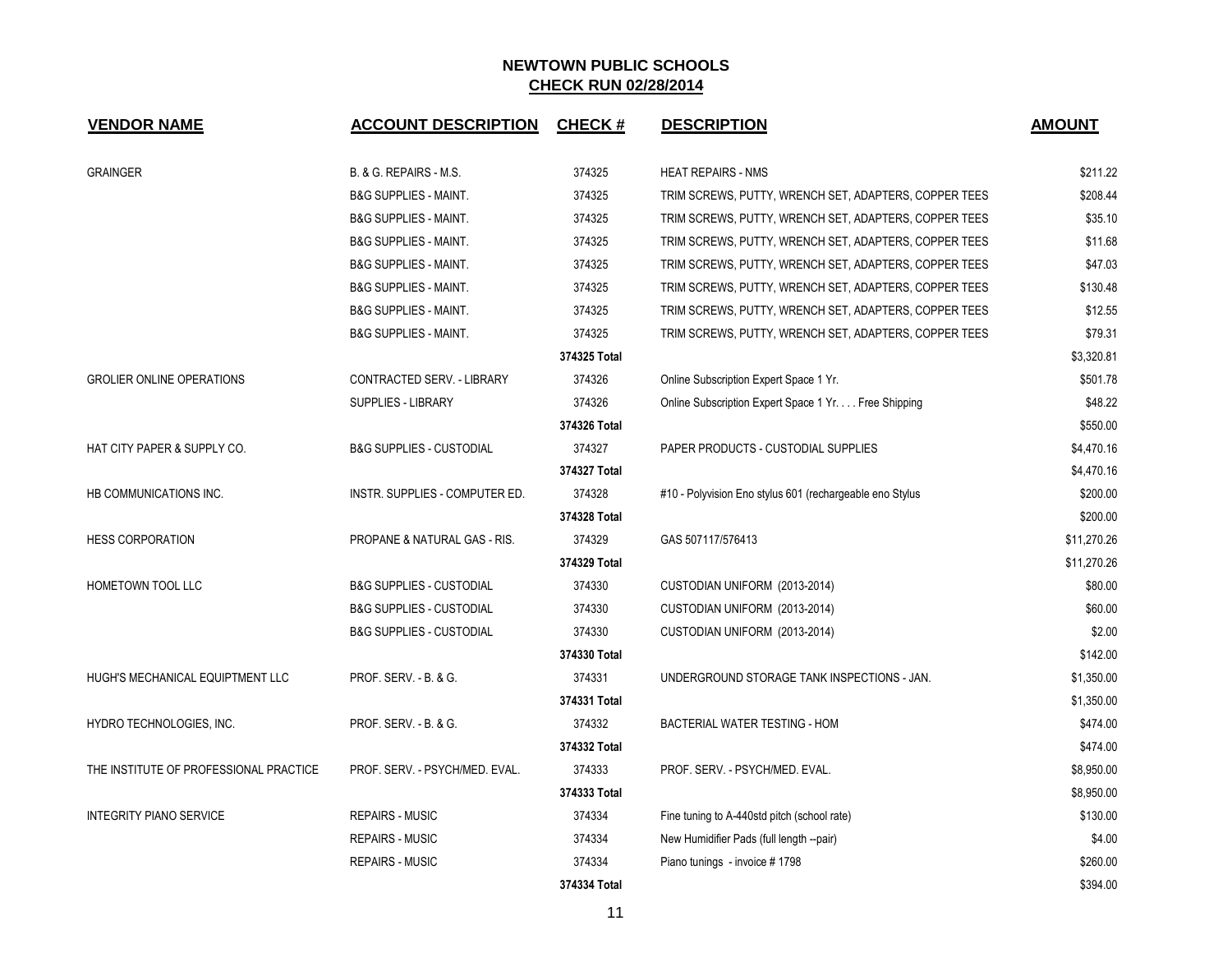| <b>VENDOR NAME</b>                 | <b>ACCOUNT DESCRIPTION</b>       | <b>CHECK#</b> | <b>DESCRIPTION</b>                                          | <b>AMOUNT</b> |
|------------------------------------|----------------------------------|---------------|-------------------------------------------------------------|---------------|
| RACHEL KALISH                      | CONTRACTED SERV. - SP/HEAR.      | 374335        | SPEECH SERVICES STARR PROGRAM                               | \$1,290.00    |
|                                    |                                  | 374335 Total  |                                                             | \$1,290.00    |
| KAMCO SUPPLY CORP OF NEW ENGLAND   | B. & G. REPAIRS - H.             | 374336        | HAWLEY SCHOOL DOORS                                         | \$21.56       |
|                                    | B. & G. REPAIRS - H.             | 374336        | HAWLEY SCHOOL DOORS                                         | \$17.97       |
|                                    |                                  | 374336 Total  |                                                             | \$39.53       |
| THOMAS M. KUROSKI                  | INSTR. SUPPLIES - SCIENCE        | 374337        | PIGS FEET FOR SCI PROJECT                                   | \$27.25       |
|                                    |                                  | 374337 Total  |                                                             | \$27.25       |
| LASER OPTIONS INC.                 | <b>SUPPLIES - LIBRARY</b>        | 374338        | REM601 #90x toner cartridge for HP600 printer. No shipping. | \$398.00      |
|                                    |                                  | 374338 Total  |                                                             | \$398.00      |
| LEAHY'S FUELS INC.                 | PROPANE & NATURAL GAS - M.G.     | 374339        | PROPANE 56117G                                              | \$413.57      |
|                                    |                                  | 374339 Total  |                                                             | \$413.57      |
| <b>GAEL S. LYNCH</b>               | CONTRACTED SERV. - ADMIN.        | 374340        | <b>CHINESE GUEST VISIT</b>                                  | \$222.31      |
|                                    |                                  | 374340 Total  |                                                             | \$222.31      |
| <b>MARK MAHONEY</b>                | INSTR. SUPPLIES - MUSIC          | 374341        | RECONDITIONING AN INSTRUMENT                                | \$106.38      |
|                                    |                                  | 374341 Total  |                                                             | \$106.38      |
| MANKA CONSTRUCTION & REMOLDING LLC | B. & G. IMPROVE - H.             | 374342        | HAWLEY SCHOOL DOORS                                         | \$2,010.00    |
|                                    |                                  | 374342 Total  |                                                             | \$2,010.00    |
| W.B. MASON., INC                   | OFF. SUPPLIES - BUS. SERV.       | 374343        | SUPPLIES 2013/14                                            | \$188.15      |
|                                    | OFF. SUPPLIES - BUS. SERV.       | 374343        | SUPPLIES 2013/14                                            | \$239.97      |
|                                    | OFF. SUPPLIES - BUS. SERV.       | 374343        | SUPPLIES 2013/14                                            | \$81.43       |
|                                    | OFF. SUPPLIES - BUS. SERV.       | 374343        | SUPPLIES 2013/14                                            | (\$30.00)     |
|                                    | OFF. SUPPLIES - BUS. SERV.       | 374343        | <b>SUPPLIES 2013/14</b>                                     | \$65.04       |
|                                    | OFF. SUPPLIES - BUS. SERV.       | 374343        | SUPPLIES 2013/14                                            | \$27.87       |
|                                    | OFF. SUPPLIES - BUS. SERV.       | 374343        | SUPPLIES 2013/14                                            | (\$30.00)     |
|                                    | OFF. SUPPLIES - BUS. SERV.       | 374343        | SUPPLIES 2013/14                                            | (\$24.00)     |
|                                    | OFF. SUPPLIES - BUS. SERV.       | 374343        | <b>SUPPLIES 2013/14</b>                                     | (\$6.00)      |
|                                    | OFF. SUPPLIES - BUS. SERV.       | 374343        | <b>SUPPLIES 2013/14</b>                                     | \$21.58       |
|                                    | OFF. SUPPLIES - BUS. SERV.       | 374343        | SUPPLIES 2013/14                                            | \$314.95      |
|                                    | INSTR. SUPPLIES - CLASSROOM      | 374343        | Vinyl Tack Bulletin Board QRT-VTA40                         | \$149.99      |
|                                    | <b>INSTR. SUPPLIES - ENGLISH</b> | 374343        | ALY10020 APPLE WHITEBOARD ERASER                            | \$22.56       |
|                                    | <b>INSTR. SUPPLIES - ENGLISH</b> | 374343        | SAN 81505 EXPO ERASER                                       | \$8.04        |
|                                    | <b>INSTR. SUPPLIES - SCIENCE</b> | 374343        | SAN 81505 EXPO ERASERS                                      | \$16.08       |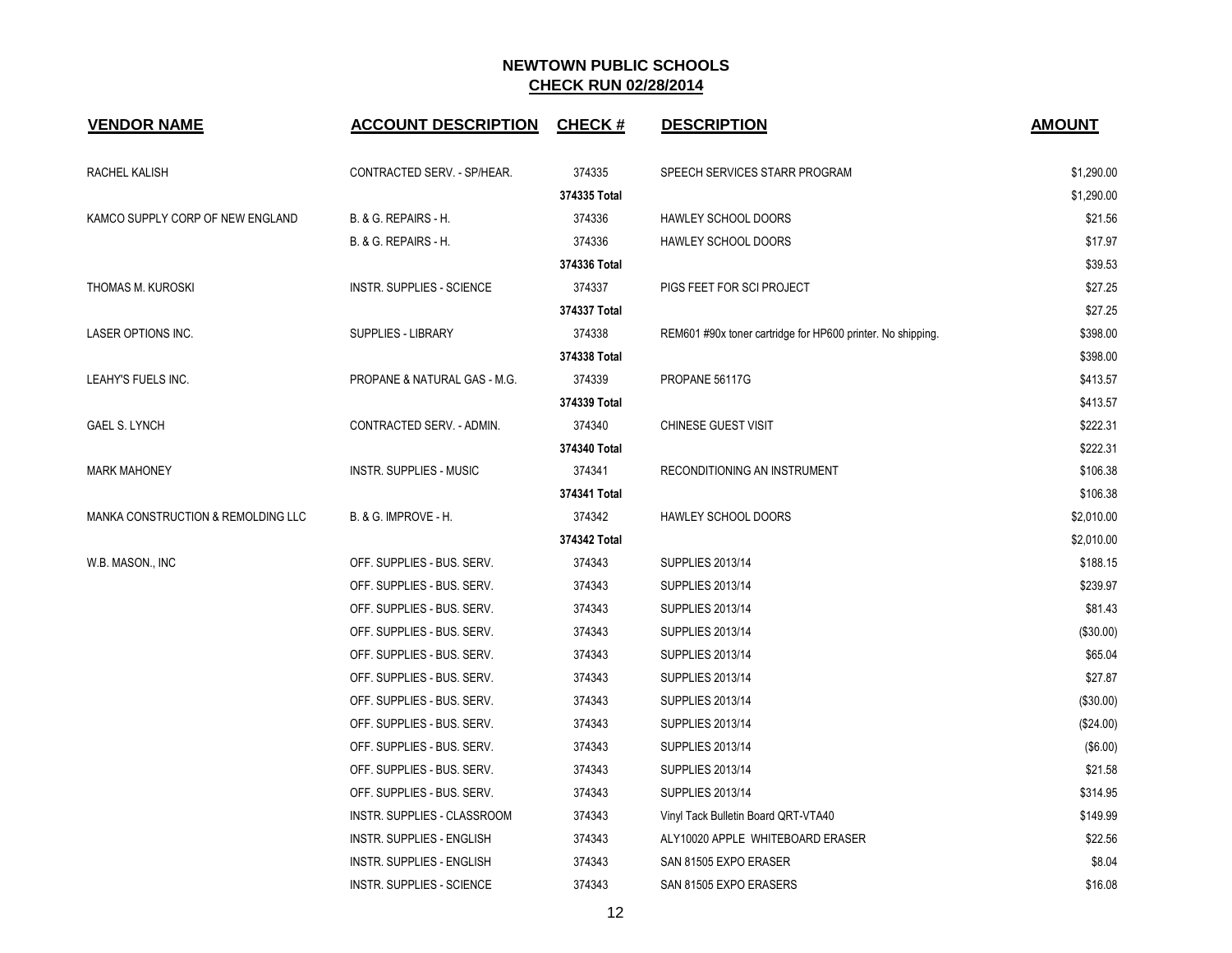| <b>VENDOR NAME</b>                   | <b>ACCOUNT DESCRIPTION</b>       | <b>CHECK#</b> | <b>DESCRIPTION</b>                                             | <b>AMOUNT</b> |
|--------------------------------------|----------------------------------|---------------|----------------------------------------------------------------|---------------|
| W.B. MASON., INC                     | <b>INSTR. SUPPLIES - ART</b>     | 374343        | Art Portion of Paper for school year, see attached order form. | \$300.00      |
|                                      | INSTR. SUPPLIES - CLASSROOM      | 374343        | Classroom portion- paper see attached order. Free Shipping     | \$2,472.27    |
|                                      | INSTR. SUPPLIES - CLASSROOM      | 374343        | ROSMTB1001218100 oaktag-bid price                              | \$57.60       |
|                                      | INSTR. SUPPLIES - CLASSROOM      | 374343        | MMM364061RO Packaging Tape-sale price                          | \$39.90       |
|                                      | INSTR. SUPPLIES - CLASSROOM      | 374343        | AVE 11109 notebook dividers                                    | \$21.00       |
|                                      | INSTR. SUPPLIES - CLASSROOM      | 374343        | Desk Pads 22x17-bid price                                      | \$17.58       |
|                                      | INSTR. SUPPLIES - CLASSROOM      | 374343        | GEP48100BX tissues-bid price                                   | \$88.00       |
|                                      | INSTR. SUPPLIES - CLASSROOM      | 374343        | Clasp Envelopes 12x15 QUA37810                                 | \$57.78       |
|                                      | INSTR. SUPPLIES - CLASSROOM      | 374343        | Manila 1/3 cut folders UNV 12113-bid price                     | \$44.60       |
|                                      | INSTR. SUPPLIES - CLASSROOM      | 374343        | doz SAN30081RO Dry erase markers-sale price                    | \$398.40      |
|                                      | INSTR. SUPPLIES - CLASSROOM      | 374343        | doz Dry erase Markers SAN860011RO-sale price                   | \$331.20      |
|                                      | INSTR. SUPPLIES - ENGLISH        | 374343        | SWI54501 Stapler (1-Mary, 2-Gen use)                           | \$26.58       |
|                                      | INSTR. SUPPLIES - ENGLISH        | 374343        | MMM209024a Blue Tape                                           | \$40.38       |
|                                      | INSTR. SUPPLIES - ENGLISH        | 374343        | GBC3200654 Laminating Pouches 5ml                              | \$65.99       |
|                                      | <b>INSTR. SUPPLIES - ENGLISH</b> | 374343        | PAC66001 White Art Paper Rolls for Ellie Hanna                 | \$31.71       |
|                                      | INSTR. SUPPLIES - ENGLISH        | 374343        | IC26162 OfficeMate File Sorters                                | \$109.32      |
|                                      | INSTR. SUPPLIES - ENGLISH        | 374343        | ACC72133 MAGNETIC CLIPS                                        | \$119.80      |
|                                      | INSTR. SUPPLIES - ENGLISH        | 374343        | FEL60112 FELLOWES WIRE BASKET                                  | \$17.24       |
|                                      | INSTR. SUPPLIES - ENGLISH        | 374343        | SAU 21602 BLUE CLIPBOARD                                       | \$3.83        |
|                                      | INSTR. SUPPLIES - ENGLISH        | 374343        | SAU 21604 GREEN CLIPBOARD                                      | \$3.83        |
|                                      | INSTR. SUPPLIES - ENGLISH        | 374343        | SAU 21605 YELLOW CLIPBOARD                                     | \$3.83        |
|                                      | INSTR. SUPPLIES - SOC. STUDIES   | 374343        | SOLO SYMPHONY PAPER DINNERWARE 8 1/2 IN ROUND                  | \$10.21       |
|                                      | INSTR. SUPPLIES - SOC. STUDIES   | 374343        | SOLO SYMPHONY PAPER DINNERWARE, 6 IN. 125/PACK                 | \$11.98       |
|                                      | INSTR. SUPPLIES - SOC. STUDIES   | 374343        | PLASTIC CUTLERY, TEASPOONS 110/BOX DXETM207                    | \$17.45       |
|                                      | INSTR. SUPPLIES - SP. ED. H.S.   | 374343        | ELECTRIC STAPLER SWL-69001                                     | \$178.98      |
|                                      | INSTR. SUPPLIES - SP. ED. H.S.   | 374343        | STAPLES SW1-50050S                                             | \$17.96       |
|                                      |                                  | 374343 Total  |                                                                | \$5,533.08    |
| <b>SUSAN MCCONNELL</b>               | STAFF TRAIN. - CLASSROOM         | 374344        | NATIONAL SCIENCE CONF.                                         | \$245.00      |
|                                      |                                  | 374344 Total  |                                                                | \$245.00      |
| MCKENNEY MECHANICAL CONTRACTORS INC. | <b>EMERGENCY REPAIRS - M.G.</b>  | 374345        | BOILER #1 REPAIRS - MG                                         | \$235.00      |
|                                      | <b>EMERGENCY REPAIRS - HOM.</b>  | 374345        | <b>BOILER #1 REPAIRS - HOM</b>                                 | \$235.00      |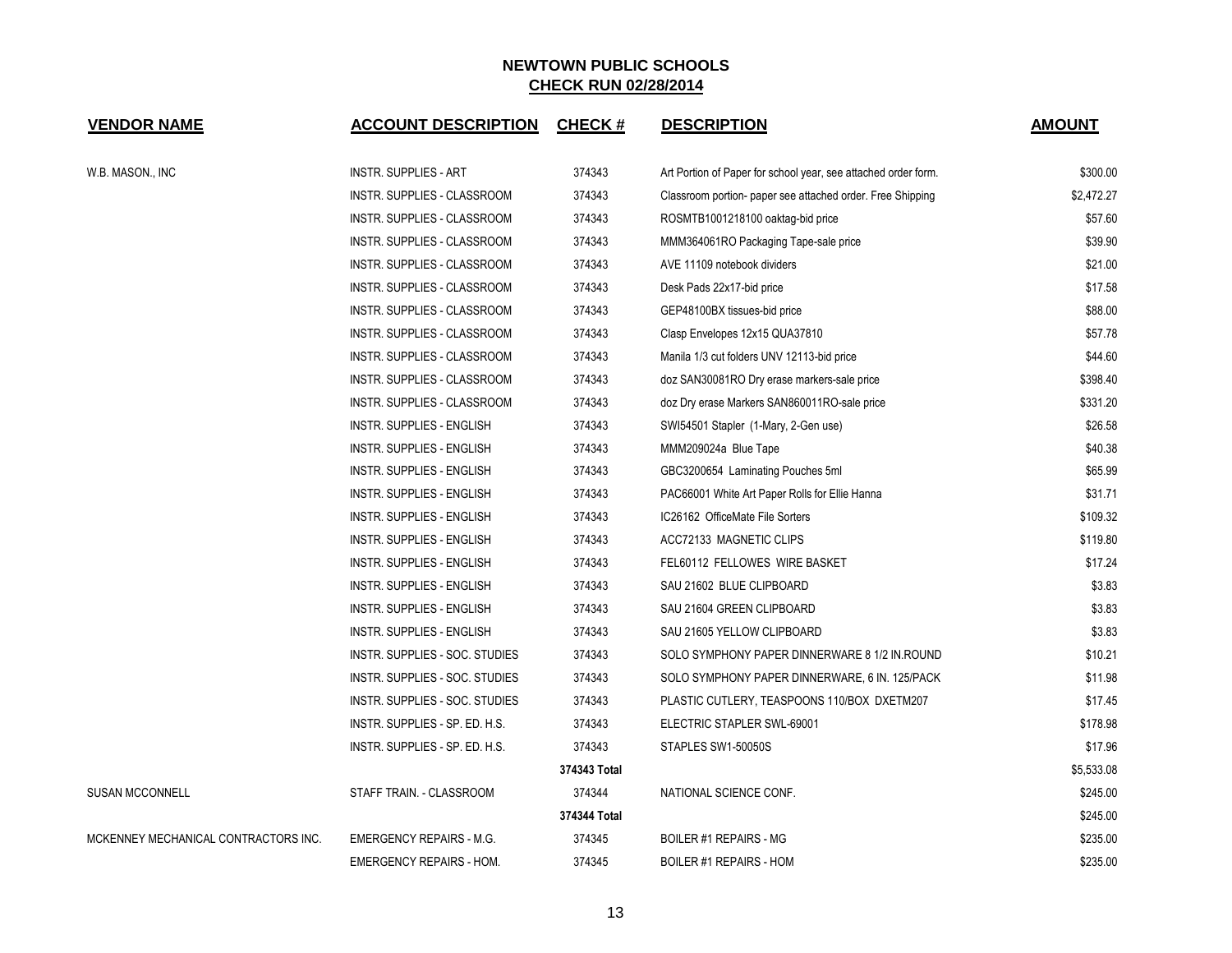| <b>VENDOR NAME</b>                                           | <b>ACCOUNT DESCRIPTION</b>      | <b>CHECK#</b> | <b>DESCRIPTION</b>                                        | <b>AMOUNT</b> |
|--------------------------------------------------------------|---------------------------------|---------------|-----------------------------------------------------------|---------------|
| MCKENNEY MECHANICAL CONTRACTORS INC.                         | <b>EMERGENCY REPAIRS - H.S.</b> | 374345        | <b>BOILER #1 REPAIRS - NHS</b>                            | \$385.00      |
|                                                              |                                 | 374345 Total  |                                                           | \$855.00      |
| MELIORA ACADEMY INC.                                         | TUITION - OUT-OF-DISTRICT       | 374346        | TUITION - OUT-OF-DISTRICT                                 | \$14,495.00   |
|                                                              |                                 | 374346 Total  |                                                           | \$14,495.00   |
| <b>JOANNE MORRIS</b>                                         | STAFF TRAVEL - BUS. SERV.       | 374347        | TRAVEL DISTRICT TEST COORD WRKSHP                         | \$43.06       |
|                                                              |                                 | 374347 Total  |                                                           | \$43.06       |
| E. A. MORSE & CO. INC.                                       | REPAIRS - CUSTODIAL             | 374348        | <b>CUSTODIAL MACHINE REPAIRS</b>                          | \$456.08      |
|                                                              |                                 | 374348 Total  |                                                           | \$456.08      |
| NATIONAL ASSOCIATION FOR MUSIC EDUCATION MEMBERSHIPS - MUSIC |                                 | 374349        | Renewal                                                   | \$114.00      |
|                                                              |                                 | 374349 Total  |                                                           | \$114.00      |
| <b>NCS PEARSON INC.</b>                                      | CONTRACTED SERV. - INFO. TECH.  | 374350        | Inform Subscription, Data Maintenance, Support & Software | \$9,619.75    |
|                                                              | INSTR. SUPPLIES - PSYCH.        | 374350        | BYI-11 BECKS STARTER KIT 0158014197                       | \$265.00      |
|                                                              | INSTR. SUPPLIES - PSYCH.        | 374350        | NEPSEY 11 RESPONSE BOOKLETS AGES 5-16 0158234316          | \$316.00      |
|                                                              | INSTR. SUPPLIES - PSYCH.        | 374350        | <b>SHIPPING</b>                                           | \$29.05       |
|                                                              |                                 | 374350 Total  |                                                           | \$10,229.80   |
| <b>NCS PEARSON INC.</b>                                      | STAFF TRAIN. - STAFF DEVELOP.   | 374351        | Registration for PowerSchool University                   | \$2,200.00    |
|                                                              |                                 | 374351 Total  |                                                           | \$2,200.00    |
| NEOPOST NEW ENGLAND                                          | OFF. SUPPLIES - BUS. SERV.      | 374352        | POSTAGE MACH INK CARTRIDGE #4135554T                      | \$175.00      |
|                                                              | OFF. SUPPLIES - BUS. SERV.      | 374352        | <b>SHIPPING</b>                                           | \$15.00       |
|                                                              |                                 | 374352 Total  |                                                           | \$190.00      |
| NEW ENGLAND FITNESS DISTRIBUTORS INC.                        | REPAIRS - P.E.                  | 374353        | PREVENTATIVE MAINTENANCE CONTRACT                         | \$573.50      |
|                                                              | REPAIRS - P.E.                  | 374353        | LEG EXTENDED CABLE                                        | \$60.40       |
|                                                              | REPAIRS - P.E.                  | 374353        | <b>LABOR</b>                                              | \$85.00       |
|                                                              |                                 | 374353 Total  |                                                           | \$718.90      |
| NEWTOWN FLORIST OF CT, LLC                                   | CONTRACTED SERV. - ADMIN.       | 374354        | Bouquets for Chinese visit to RIS - Invoice # 2621        | \$45.00       |
|                                                              |                                 | 374354 Total  |                                                           | \$45.00       |
| NEWTOWN MIDDLE SCHOOL                                        | CONTRACTED SERV. - SPORTS       | 374355        | For payment of game officials throughout the season.      | \$236.92      |
|                                                              |                                 | 374355 Total  |                                                           | \$236.92      |
| NEWTOWN YOUTH AND FAMILY SERVICES                            | CONTRACTED SERV. - CLASSROOM    | 374356        | HOMEWORK CLUB AT M/S & RIS 2013/14                        | \$5,000.00    |
|                                                              |                                 | 374356 Total  |                                                           | \$5,000.00    |
| <b>DONNA NORLING</b>                                         | REPAIRS - ADMIN.                | 374357        | <b>VAP TONER</b>                                          | \$81.99       |
|                                                              |                                 | 374357 Total  |                                                           | \$81.99       |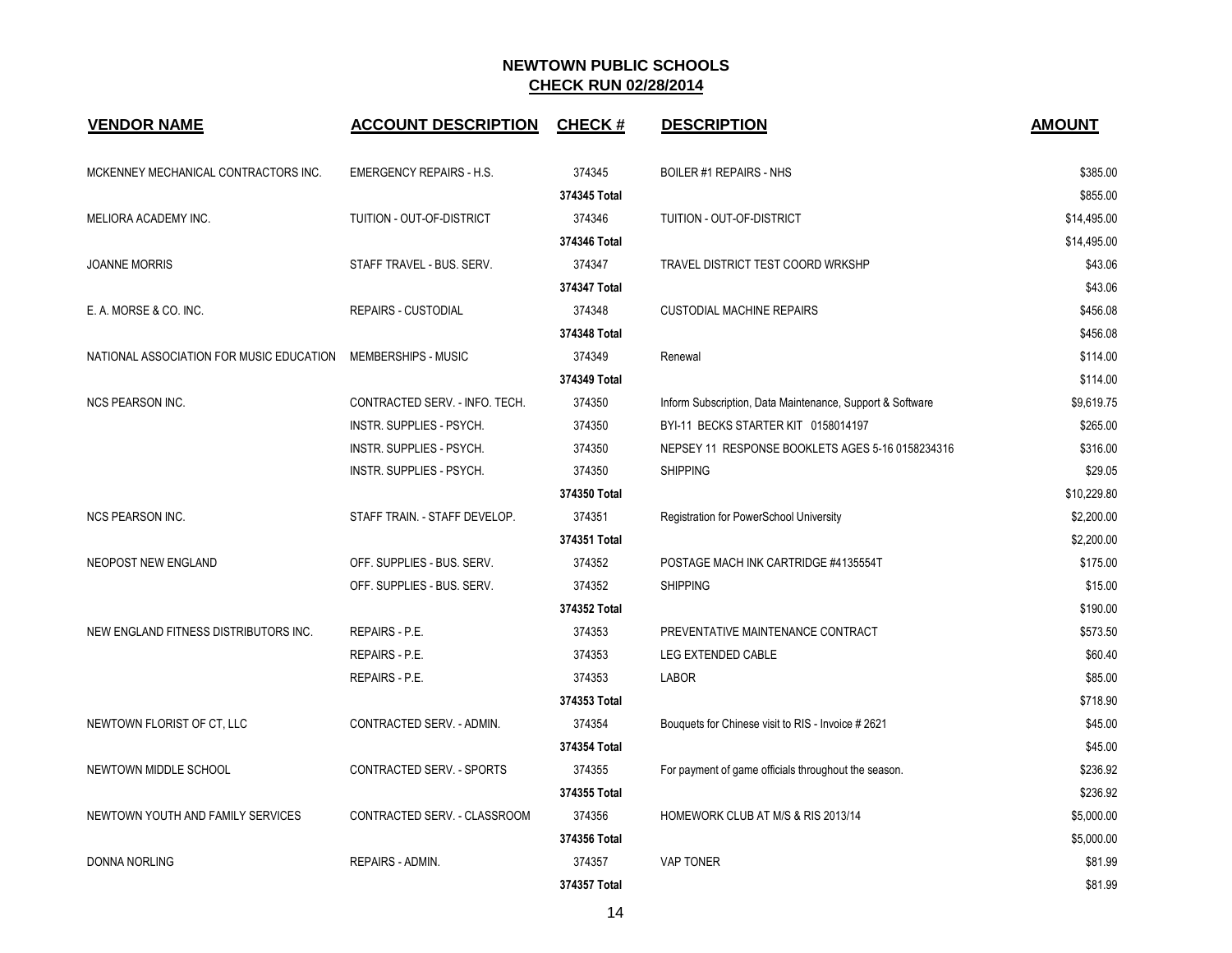| <b>VENDOR NAME</b>                    | <b>ACCOUNT DESCRIPTION</b>       | <b>CHECK#</b> | <b>DESCRIPTION</b>                                         | <b>AMOUNT</b> |
|---------------------------------------|----------------------------------|---------------|------------------------------------------------------------|---------------|
| NORTHEAST FOUNDATION FOR CHILDREN INC | OFF. SUPPLIES - ADMIN.           | 374358        | Sammy & His Behavior Problems                              | \$19.20       |
|                                       | OFF. SUPPLIES - ADMIN.           | 374358        | Power of Our Words                                         | \$19.20       |
|                                       | OFF. SUPPLIES - ADMIN.           | 374358        | Yardsticks: Children in the Classroom Ages 4-14            | \$16.00       |
|                                       | OFF. SUPPLIES - ADMIN.           | 374358        | Rules in School                                            | \$19.20       |
|                                       | OFF. SUPPLIES - ADMIN.           | 374358        | Creating Rules with Students (DVD)                         | \$19.20       |
|                                       | OFF. SUPPLIES - ADMIN.           | 374358        | First Day of School (DVD)                                  | \$19.20       |
|                                       |                                  | 374358 Total  |                                                            | \$112.00      |
| OTIS ELEVATOR COMPANY                 | <b>B&amp;G CONTRACTED SERV.</b>  | 374359        | ELEVATOR SVC CONTRACT - HAWL / RIS 2013-2014               | \$259.33      |
|                                       | <b>EMERGENCY REPAIRS - H.</b>    | 374359        | ELEVATOR REPAIRS TO BRING INTO COMPLIANCE WITH STATE OF CT | \$623.14      |
|                                       |                                  | 374359 Total  |                                                            | \$882.47      |
| PAINTER'S SUPPLY 2 - DANBURY          | B. & G. REPAIRS - H.S.           | 374360        | PAINT FOR NHS LOBBY CEILING                                | \$488.10      |
|                                       |                                  | 374360 Total  |                                                            | \$488.10      |
| PEARSON EDUCATION INC.                | <b>INSTR. SUPPLIES - READING</b> | 374361        | Words their Way - DM REV SB 10 pk Letter name C 2012       | \$185.94      |
|                                       | <b>INSTR. SUPPLIES - READING</b> | 374361        | Words their Way DB REV SB 110 pk Within Word Pattern       | \$929.70      |
|                                       | <b>INSTR. SUPPLIES - READING</b> | 374361        | Estimated shipping                                         | \$136.98      |
|                                       | <b>INSTR. SUPPLIES - READING</b> | 374361        | <b>Estimated shipping</b>                                  | \$9.17        |
|                                       |                                  | 374361 Total  |                                                            | \$1,261.79    |
| <b>J.W. PEPPER &amp; SON INC.</b>     | <b>INSTR. SUPPLIES - MUSIC</b>   | 374362        | <b>MUSIC SUPPLIES</b>                                      | \$229.94      |
|                                       |                                  | 374362 Total  |                                                            | \$229.94      |
| PETTY CASH                            | OTHER SUPPLIES - STAFF DEVELOP.  | 374363        | PETTY CASH                                                 | \$16.69       |
|                                       | CONTRACTED SERV. - SUPER.        | 374363        | PETTY CASH                                                 | \$97.50       |
|                                       | OFF. SUPPLIES - SUPER.           | 374363        | PETTY CASH                                                 | \$184.14      |
|                                       | OFF./MEETING SUPPLIES - B.O.E.   | 374363        | PETTY CASH                                                 | \$24.73       |
|                                       |                                  | 374363 Total  |                                                            | \$323.06      |
|                                       | INSTR. SUPPLIES - SP. ED. PREK-8 | 374364        | PETTY CASH                                                 | \$151.90      |
|                                       |                                  | 374364 Total  |                                                            | \$151.90      |
|                                       | OFF. SUPPLIES - ADMIN.           | 374365        | PETTY CASH                                                 | \$148.88      |
|                                       |                                  | 374365 Total  |                                                            | \$148.88      |
|                                       | OFF. SUPPLIES - ADMIN.           | 374366        | PETTY CASH                                                 | \$27.25       |
|                                       | INSTR. SUPPLIES - CLASSROOM      | 374366        | PETTY CASH                                                 | \$66.40       |
|                                       |                                  | 374366 Total  |                                                            | \$93.65       |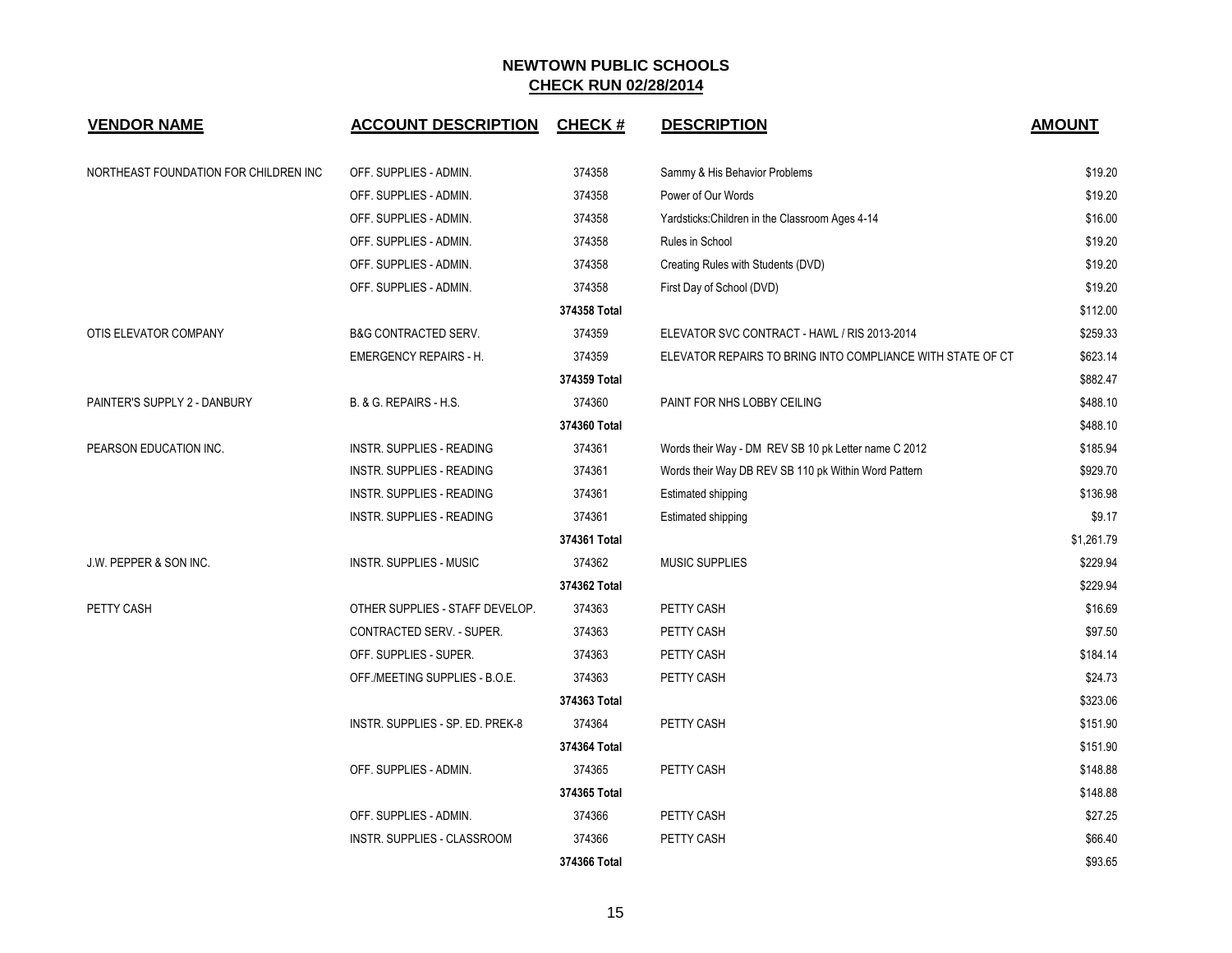| <b>VENDOR NAME</b>              | <b>ACCOUNT DESCRIPTION</b>           | <b>CHECK#</b> | <b>DESCRIPTION</b>                           | <b>AMOUNT</b> |
|---------------------------------|--------------------------------------|---------------|----------------------------------------------|---------------|
| PETTY CASH - TECH               | INSTR. SUPPLIES - INFO. TECH.        | 374367        | PETTY CASH                                   | \$26.33       |
|                                 | OFF. SUPPLIES - INFO. TECH.          | 374367        | PETTY CASH                                   | \$98.82       |
|                                 |                                      | 374367 Total  |                                              | \$125.15      |
| <b>DENNIS PETTY</b>             | <b>B&amp;G SUPPLIES - CUSTODIAL</b>  | 374368        | DEADBOLT LOCK FOR GARAGE DOOR                | \$13.28       |
|                                 |                                      | 374368 Total  |                                              | \$13.28       |
| PLANK ROAD PUBLISHING INC.      | <b>INSTR. SUPPLIES - MUSIC</b>       | 374369        | Music supplies, see attached, music          | \$320.40      |
|                                 | <b>INSTR. SUPPLIES - MUSIC</b>       | 374369        | Shipping and handling                        | \$21.91       |
|                                 |                                      | 374369 Total  |                                              | \$342.31      |
| <b>KAREN POWELL</b>             | STAFF TRAIN. - HEALTH ADMIN.         | 374370        | ASNC DINNER/MEETING 02/05/2014               | \$40.00       |
|                                 | STAFF TRAIN. - H.S.                  | 374370        | ASNC DINNER/MEETING 10/30/13                 | \$40.00       |
|                                 | STAFF TRAVEL - H.S.                  | 374370        | <b>TRAVEL NURSES MEETING</b>                 | \$31.06       |
| <b>KAREN POWELL</b>             | STAFF TRAVEL - H.S.                  | 374370        | TRAVEL NURSE DINNER MEETING                  | \$42.22       |
|                                 | MEMBERSHIPS - H.S.                   | 374370        | <b>NASN MEMBERSHIP</b>                       | \$100.00      |
|                                 |                                      | 374370 Total  |                                              | \$253.28      |
| <b>QUALITY IMPROVEMENTS LLC</b> | B. & G. REPAIRS - H.S.               | 374371        | ROOF REPAIRS - NHS                           | \$1,237.10    |
|                                 |                                      | 374371 Total  |                                              | \$1,237.10    |
| <b>QUILL CORPORATION</b>        | INSTR. SUPPLIES - COMPUTER ED.       | 374372        | Quill brand USB 2.0 Flash Drive; 8GB         | (\$27.96)     |
|                                 | INSTR. SUPPLIES - COMPUTER ED.       | 374372        | Logitech S120 Computer Speakers, #901-901578 | (\$41.76)     |
|                                 | INSTR. SUPPLIES - CLASSROOM          | 374372        | <b>Duracell AA Batteries</b>                 | \$42.72       |
|                                 | INSTR. SUPPLIES - CLASSROOM          | 374372        | <b>Duracell AAA Batteries</b>                | \$44.97       |
|                                 | INSTR. SUPPLIES - CLASSROOM          | 374372        | Duracell 9V Batteries                        | \$23.98       |
|                                 | <b>INSTR. SUPPLIES - CLASSROOM</b>   | 374372        | Elmer Glue Sticks 30 pk                      | \$180.36      |
|                                 | INSTR. SUPPLIES - CLASSROOM          | 374372        | Sharpie Flip Chart Markers                   | \$31.50       |
|                                 |                                      | 374372 Total  |                                              | \$253.81      |
| RAYBURN MUSIC CT                | <b>REPAIRS - MUSIC</b>               | 374373        | Cello repair - Invoice # 41189               | \$140.00      |
|                                 |                                      | 374373 Total  |                                              | \$140.00      |
| RED THREAD SPACES LLC           | B. & G. REPAIRS - H.S.               | 374374        | FLOOR REPAIRS OUTSIDE GYM - NHS              | \$936.50      |
|                                 |                                      | 374374 Total  |                                              | \$936.50      |
| <b>BARBARA REILLY</b>           | MEMBERSHIPS - ELEM.                  | 374375        | <b>NURSE LICENSE</b>                         | \$100.00      |
|                                 |                                      | 374375 Total  |                                              | \$100.00      |
| REINHART FOOD SERVICE           | INSTR. SUPPLIES - LIFE MAN./CULINARY | 374376        | <b>SUPPLIES</b>                              | \$707.79      |
|                                 |                                      | 374376 Total  |                                              | \$707.79      |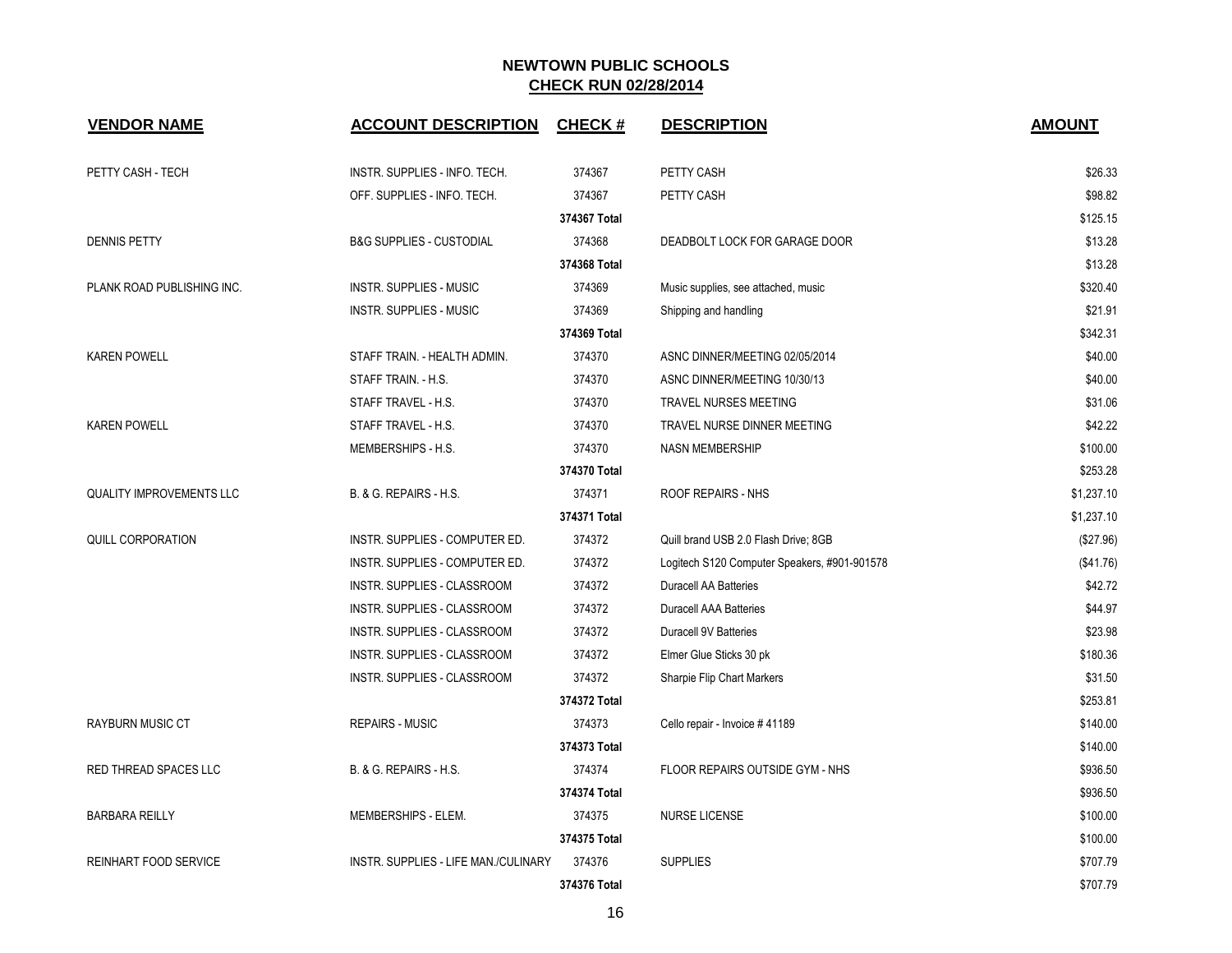| <b>VENDOR NAME</b>              | <b>ACCOUNT DESCRIPTION</b>            | <b>CHECK#</b> | <b>DESCRIPTION</b>                                                                   | <b>AMOUNT</b> |
|---------------------------------|---------------------------------------|---------------|--------------------------------------------------------------------------------------|---------------|
| RnB ENTERPRISES INC.            | INSTR. SUPPLIES - COMPUTER ED.        | 374377        | FrontRow to Go Student Pass-around microphone 925H-216                               | \$198.00      |
|                                 | INSTR. SUPPLIES - COMPUTER ED.        | 374377        | Estimated shipping                                                                   | \$29.70       |
|                                 |                                       | 374377 Total  |                                                                                      | \$227.70      |
| SAPSIS RIGGING INC.             | <b>PROF. SERV. - B. &amp; G.</b>      | 374378        | STAGE RIGGING SAFETY INSPECTION - NHS (PER QUOTE)                                    | \$1,225.00    |
|                                 |                                       | 374378 Total  |                                                                                      | \$1,225.00    |
| <b>EUGENE SCHANIEL</b>          | <b>B&amp;G SUPPLIES - CUSTODIAL</b>   | 374379        | SHOE'S (40879)                                                                       | \$99.87       |
|                                 |                                       | 374379 Total  |                                                                                      | \$99.87       |
| SCHOLASTIC INC                  | <b>INSTR. SUPPLIES - SCIENCE</b>      | 374380        | Classroom subscription to Science W                                                  | \$305.25      |
|                                 |                                       | 374380 Total  |                                                                                      | \$305.25      |
| SCHOLASTIC INC                  | <b>INSTR. SUPPLIES - ENGLISH</b>      | 374381        | Subscriptions for UPFRONT magazines(already receiving,)                              | \$161.10      |
|                                 |                                       | 374381 Total  |                                                                                      | \$161.10      |
| SCHOLASTIC INC                  | <b>TEXTBOOKS - READING</b>            | 374382        | Set up for orders throughout the year to support reading program.                    | \$85.18       |
|                                 |                                       | 374382 Total  |                                                                                      | \$85.18       |
| SCHOOL LIBRARY JOURNAL          | <b>SUPPLIES - LIBRARY</b>             | 374383        | 12 issue subscription free shipping                                                  | \$136.99      |
|                                 |                                       | 374383 Total  |                                                                                      | \$136.99      |
| SCHOOL SPECIALTY                | <b>INSTR. SUPPLIES - ART</b>          | 374384        | Art supplies, see attached, markers, plasticraft, facial form, water colors, erasers | \$259.76      |
|                                 |                                       | 374384 Total  |                                                                                      | \$259.76      |
| SHAR PRODUCTS CO.               | <b>REPAIRS - MUSIC</b>                | 374385        | Repairs - See attached                                                               | \$40.00       |
|                                 |                                       | 374385 Total  |                                                                                      | \$40.00       |
| SMITHS 4X4 AUTO SALES INC.      | EQUIPMENT - MAINTENANCE               | 374386        | PLOW FOR MAINT TRUCK - 58NT                                                          | \$5,476.00    |
|                                 |                                       | 374386 Total  |                                                                                      | \$5,476.00    |
| SOUTHBURY PRINTING CENTRE, INC  | OFF. SUPPLIES - ADMIN.                | 374387        | set of 200 cum files-no shipping                                                     | \$172.21      |
|                                 | PRINTING - STAFF DEVELOP.             | 374387        | Staff Prof. Day Request Forms, NCR-3part, printed 1 color front in Black.            | \$193.29      |
|                                 |                                       | 374387 Total  |                                                                                      | \$365.50      |
| SPC SCHOOL PUBLICATIONS COMPANY | PRINTING - ENGLISH                    | 374388        | 400 COPIES HAWKEYE VOL XXII ISSUE IV FEB 2014 16 PAGES                               | \$859.00      |
|                                 |                                       | 374388 Total  |                                                                                      | \$859.00      |
| STAPLES CREDIT PLAN             | <b>INSTR. SUPPLIES - SOC. STUDIES</b> | 374389        | Item: 489526 Model 17468, Staples Letter Size Thermal Laminating Pouches.            | \$159.96      |
|                                 |                                       | 374389 Total  |                                                                                      | \$159.96      |
| STATE OF CONNECTICUT            | PROF. SERV. - B. & G.                 | 374390        | BOILER INSPECTIONS - MG                                                              | \$240.00      |
|                                 |                                       | 374390 Total  |                                                                                      | \$240.00      |
| SUMMIT PROFESSIONAL EDUCATION   | STAFF TRAIN. - CLASSROOM              | 374391        | Registration Common Core State Standards - Math and Critical Thinking Skills         | \$338.00      |
|                                 |                                       | 374391 Total  |                                                                                      | \$338.00      |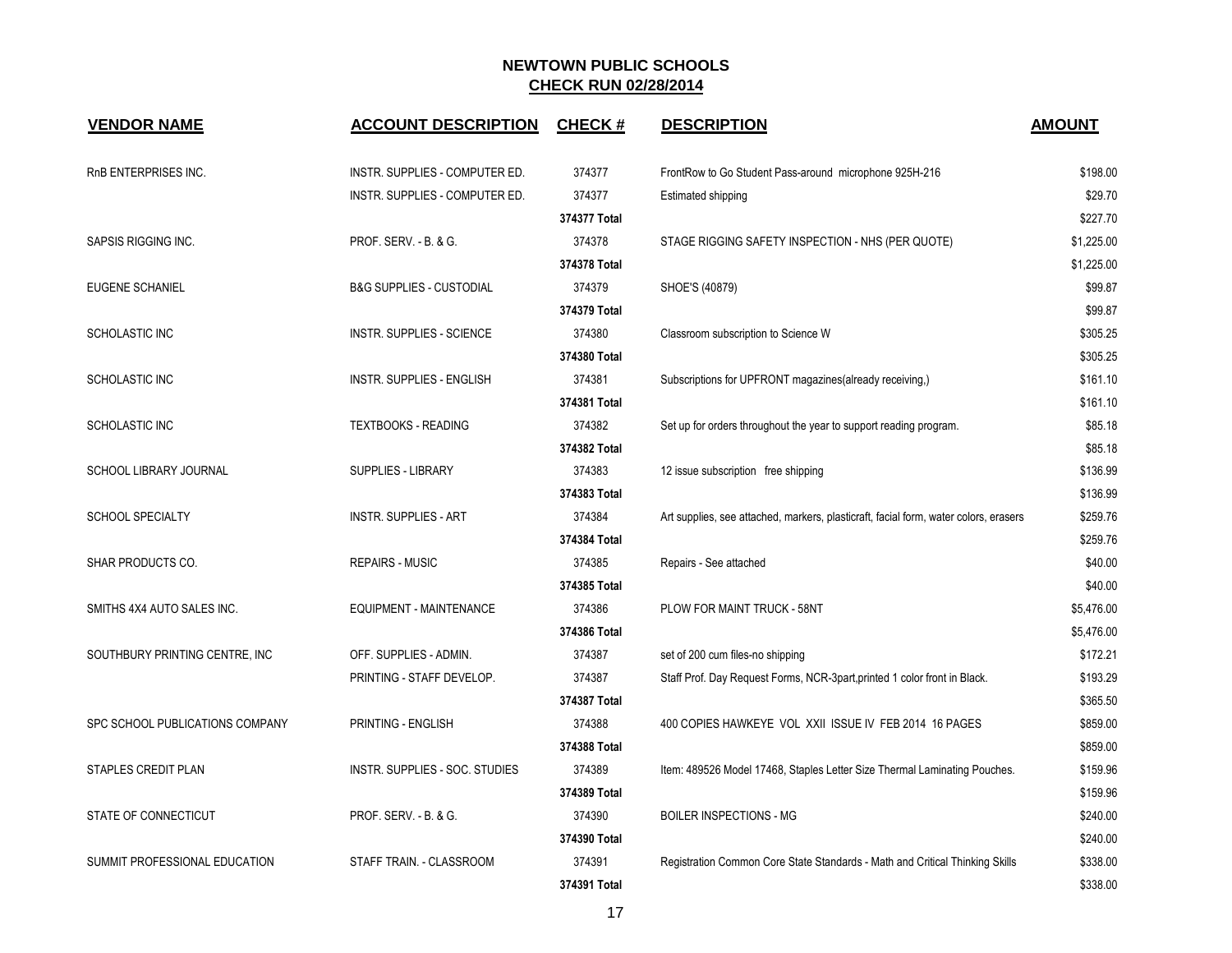| <b>VENDOR NAME</b>                   | <b>ACCOUNT DESCRIPTION</b>         | CHECK #      | <b>DESCRIPTION</b>                                                        | <b>AMOUNT</b> |
|--------------------------------------|------------------------------------|--------------|---------------------------------------------------------------------------|---------------|
| <b>THOMAS SWETTS</b>                 | REPAIRS - TECH ED.                 | 374392       | <b>DIGITIZER</b>                                                          | \$199.99      |
|                                      | INSTR. SUPPLIES - TECH ED.         | 374392       | DISPLAY, GLASS & BUTTONS                                                  | \$33.92       |
|                                      | INSTR. SUPPLIES - TECH ED.         | 374392       | ASSOR TECH ED SUPPLIES                                                    | \$120.72      |
|                                      | <b>INSTR. SUPPLIES - MUSIC</b>     | 374392       | <b>BATT &amp; INK CART</b>                                                | \$116.61      |
|                                      |                                    | 374392 Total |                                                                           | \$471.24      |
| <b>TORRCO</b>                        | B. & G. REPAIRS - S.H.             | 374393       | <b>HEAT REPAIRS - SH</b>                                                  | \$347.22      |
|                                      | B. & G. REPAIRS - H.S.             | 374393       | PLUMBING REPAIRS - NHS                                                    | \$41.10       |
|                                      | B. & G. REPAIRS - H.S.             | 374393       | PLUMBING REPAIRS - NHS                                                    | \$111.60      |
|                                      | B. & G. REPAIRS - H.S.             | 374393       | PLUMBING REPAIRS - NHS                                                    | \$204.84      |
|                                      | B. & G. REPAIRS - H.S.             | 374393       | PLUMBING REPAIRS - NHS                                                    | \$29.28       |
|                                      | B. & G. REPAIRS - H.S.             | 374393       | PLUMBING REPAIRS - NHS                                                    | \$50.86       |
| <b>TORRCO</b>                        | B. & G. REPAIRS - H.S.             | 374393       | PLUMBING REPAIRS - NHS                                                    | \$28.41       |
|                                      |                                    | 374393 Total |                                                                           | \$813.31      |
| TOWN OF NEWTOWN                      | <b>DENTAL CLAIMS</b>               | 374394       | DENTAL SELF-FUNDED 2013/14                                                | \$23,234.85   |
|                                      |                                    | 374394 Total |                                                                           | \$23,234.85   |
| <b>MARCI TURNER</b>                  | OFF. SUPPLIES - ADMIN.             | 374395       | <b>MEETING SUPPLIES</b>                                                   | \$58.94       |
|                                      |                                    | 374395 Total |                                                                           | \$58.94       |
| ULTIMATE OFFICE SOLUTIONS, INC.      | OFF. SUPPLIES - ADMIN.             | 374396       | Springfile 10-Pocket Executive Desktop Organizer                          | \$243.00      |
|                                      | OFF. SUPPLIES - ADMIN.             | 374396       | Shipping/Handling                                                         | \$12.16       |
|                                      |                                    | 374396 Total |                                                                           | \$255.16      |
| USI EDUCATION & GOVERNMENT SALES     | <b>INSTR. SUPPLIES - CLASSROOM</b> | 374397       | Standard Roll Film #339 Order #W0086943                                   | \$495.00      |
|                                      | INSTR. SUPPLIES - CLASSROOM        | 374397       | Shipping                                                                  | \$59.70       |
|                                      |                                    | 374397 Total |                                                                           | \$554.70      |
| <b>VALLEY TOURS</b>                  | STUDENT TRAVEL - SPORTS            | 374398       | TRANSPORTATION TO WALLINGTON-ICE HOCKEY                                   | \$250.00      |
|                                      |                                    | 374398 Total |                                                                           | \$250.00      |
| <b>WELLS FARGO EQUIPMENT FINANCE</b> | <b>EQUIP RENTAL - B&amp;G</b>      | 374399       | FORK LIFT LEASE AGREEMENT - 2013-2014                                     | \$545.83      |
|                                      |                                    | 374399 Total |                                                                           | \$545.83      |
| WEST MUSIC COMPANY INC.              | <b>INSTR. SUPPLIES - MUSIC</b>     | 374400       | Instructional music supplies-see attached-bells, shakers, finger castanet | \$390.10      |
|                                      | <b>INSTR. SUPPLIES - MUSIC</b>     | 374400       | Shipping/handling                                                         | \$31.21       |
|                                      |                                    | 374400 Total |                                                                           | \$421.31      |